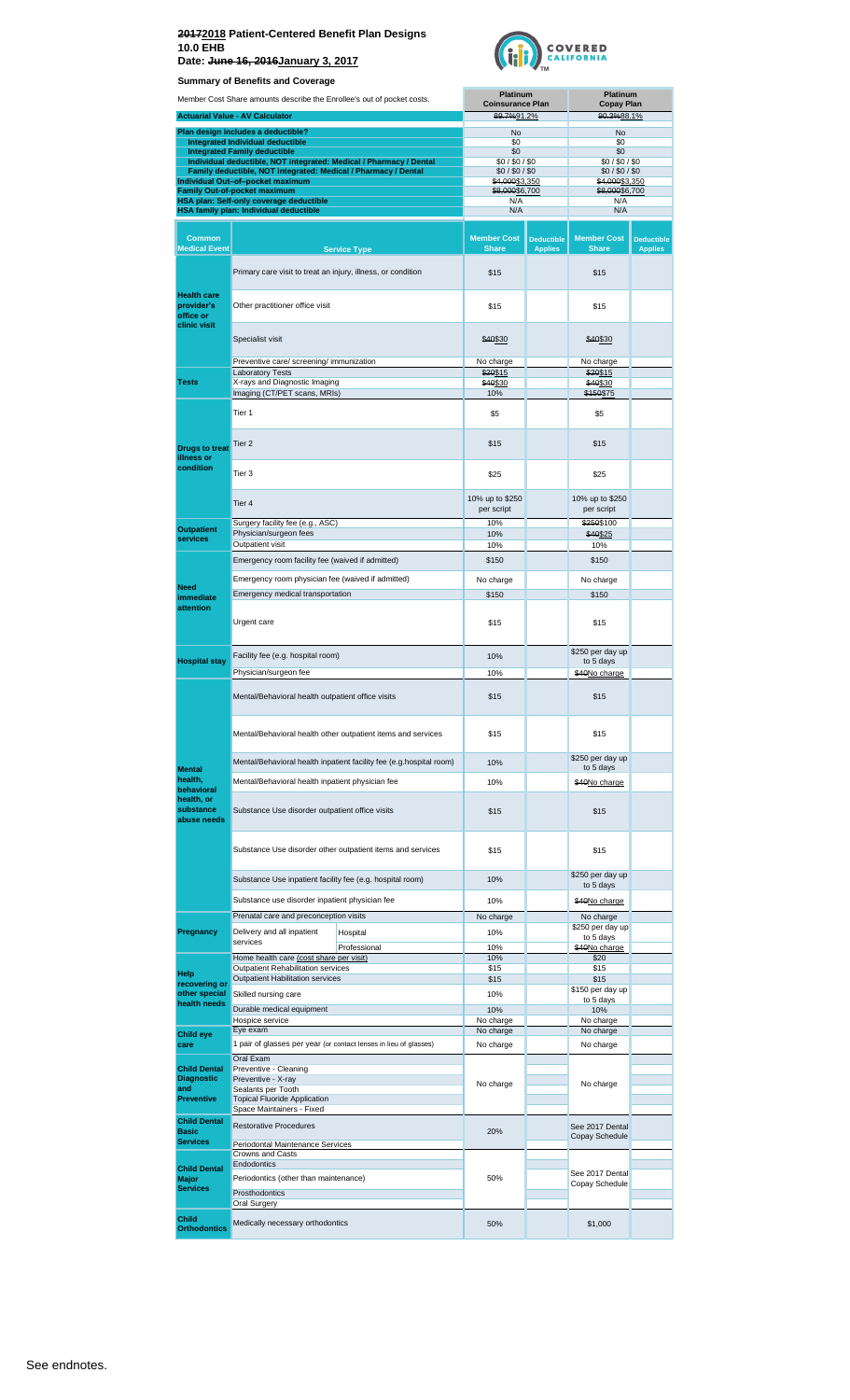**Date: June 16, 2016January 3, 2017**

| Member Cost Share amounts describe the Enrollee's out of pocket costs. |                                                                                                                                      | Gold<br><b>Coinsurance Plan</b>                                        |                               | Gold<br><b>Copay Plan</b>         |                                   |                   |
|------------------------------------------------------------------------|--------------------------------------------------------------------------------------------------------------------------------------|------------------------------------------------------------------------|-------------------------------|-----------------------------------|-----------------------------------|-------------------|
|                                                                        | <b>Actuarial Value - AV Calculator</b>                                                                                               |                                                                        | 80.9%81.9%                    |                                   | 81.2%78.4%                        |                   |
|                                                                        | Plan design includes a deductible?                                                                                                   |                                                                        | No                            |                                   | No                                |                   |
|                                                                        | Integrated Individual deductible<br><b>Integrated Family deductible</b>                                                              |                                                                        | \$0<br>\$0                    |                                   | \$0<br>\$0                        |                   |
|                                                                        | Individual deductible, NOT integrated: Medical / Pharmacy / Dental<br>Family deductible, NOT integrated: Medical / Pharmacy / Dental |                                                                        | \$0/\$0/\$0<br>\$0/\$0/\$0    |                                   | \$0/\$0/\$0<br>\$0/\$0/\$0        |                   |
|                                                                        | Individual Out-of-pocket maximum                                                                                                     |                                                                        | \$6,750\$6,000                |                                   | \$6,750\$6,000                    |                   |
|                                                                        | Family Out-of-pocket maximum<br>HSA plan: Self-only coverage deductible                                                              |                                                                        | \$13,500\$12,000<br>N/A       |                                   | \$13,500\$12,000<br>N/A           |                   |
|                                                                        | HSA family plan: Individual deductible                                                                                               |                                                                        | N/A                           |                                   | N/A                               |                   |
| <b>Common</b>                                                          |                                                                                                                                      |                                                                        | <b>Member Cost</b>            | <b>Deductible</b>                 | <b>Member Cost</b>                | <b>Deductible</b> |
| <b>Medical Event</b>                                                   |                                                                                                                                      | <b>Service Type</b>                                                    | <b>Share</b>                  | <b>Applies</b>                    | <b>Share</b>                      | <b>Applies</b>    |
|                                                                        | Primary care visit to treat an injury, illness, or condition                                                                         |                                                                        | \$30\$25                      |                                   | \$30\$25                          |                   |
| <b>Health care</b><br>provider's<br>office or<br>clinic visit          | Other practitioner office visit                                                                                                      |                                                                        | \$30\$25                      |                                   | \$30\$25                          |                   |
|                                                                        | Specialist visit                                                                                                                     |                                                                        | \$55                          |                                   | \$55                              |                   |
|                                                                        | Preventive care/ screening/ immunization<br><b>Laboratory Tests</b>                                                                  |                                                                        | No charge<br>\$35             |                                   | No charge<br>\$35                 |                   |
| <b>Tests</b>                                                           | X-rays and Diagnostic Imaging                                                                                                        |                                                                        | \$55                          |                                   | \$55                              |                   |
|                                                                        | Imaging (CT/PET scans, MRIs)                                                                                                         |                                                                        | 20%                           |                                   | \$275                             |                   |
|                                                                        | Tier 1                                                                                                                               |                                                                        | \$15                          |                                   | \$15                              |                   |
| <b>Drugs to treat</b><br>illness or                                    | Tier <sub>2</sub>                                                                                                                    |                                                                        | \$55                          |                                   | \$55                              |                   |
| condition                                                              | Tier 3                                                                                                                               |                                                                        | \$75                          |                                   | \$75                              |                   |
|                                                                        | Tier 4                                                                                                                               |                                                                        | 20% up to \$250<br>per script |                                   | 20% up to \$250<br>per script     |                   |
| <b>Outpatient</b>                                                      | Surgery facility fee (e.g., ASC)<br>Physician/surgeon fees                                                                           |                                                                        | 20%<br>20%                    |                                   | \$600\$300<br>\$55\$40            |                   |
| services                                                               | Outpatient visit                                                                                                                     |                                                                        | 20%                           |                                   | 20%                               |                   |
|                                                                        | Emergency room facility fee (waived if admitted)                                                                                     |                                                                        | \$325                         |                                   | \$325                             |                   |
| <b>Need</b>                                                            | Emergency room physician fee (waived if admitted)                                                                                    |                                                                        | No charge                     |                                   | No charge                         |                   |
| immediate                                                              | Emergency medical transportation                                                                                                     |                                                                        | \$250                         |                                   | \$250                             |                   |
| attention                                                              | Urgent care                                                                                                                          |                                                                        | \$30                          |                                   | \$30                              |                   |
|                                                                        | Facility fee (e.g. hospital room)                                                                                                    |                                                                        | 20%                           |                                   | \$600 per day up                  |                   |
| <b>Hospital stay</b>                                                   | Physician/surgeon fee                                                                                                                |                                                                        | 20%                           |                                   | to 5 days<br>\$55No charge        |                   |
|                                                                        | Mental/Behavioral health outpatient office visits                                                                                    |                                                                        | \$30\$25                      |                                   | \$30\$25                          |                   |
|                                                                        | Mental/Behavioral health other outpatient items and services                                                                         |                                                                        | \$30\$25                      |                                   | \$30\$25                          |                   |
|                                                                        | Mental/Behavioral health inpatient facility fee (e.g.hospital room)                                                                  | 20%                                                                    |                               | \$600 per day up                  |                                   |                   |
| <b>Mental</b><br>health.                                               | Mental/Behavioral health inpatient physician fee                                                                                     |                                                                        | 20%                           |                                   | to 5 days<br>\$55No charge        |                   |
| behavioral<br>health, or                                               |                                                                                                                                      |                                                                        |                               |                                   |                                   |                   |
| substance<br>abuse needs                                               | Substance Use disorder outpatient office visits                                                                                      |                                                                        | \$30\$25                      |                                   | \$30\$25                          |                   |
|                                                                        |                                                                                                                                      | Substance Use disorder other outpatient items and services<br>\$30\$25 |                               |                                   | \$30 <u>\$25</u>                  |                   |
|                                                                        | Substance Use inpatient facility fee (e.g. hospital room)                                                                            |                                                                        | 20%                           |                                   | \$600 per day up<br>to 5 days     |                   |
|                                                                        | Substance use disorder inpatient physician fee                                                                                       |                                                                        | 20%                           |                                   | \$55No charge                     |                   |
|                                                                        | Prenatal care and preconception visits                                                                                               |                                                                        | No charge                     |                                   | No charge                         |                   |
| Pregnancy                                                              | Delivery and all inpatient<br>services                                                                                               | Hospital                                                               | 20%                           |                                   | \$600 per day up<br>to 5 days     |                   |
|                                                                        | Home health care (cost share per visit)                                                                                              | Professional                                                           | 20%<br>20%                    |                                   | \$55No charge<br>\$30             |                   |
| Help                                                                   | Outpatient Rehabilitation services                                                                                                   |                                                                        | \$30\$25                      |                                   | \$30\$25                          |                   |
| recovering or                                                          | Outpatient Habilitation services                                                                                                     |                                                                        | \$30\$25                      |                                   | \$30\$25<br>\$300 per day up      |                   |
| other special<br>health needs                                          | Skilled nursing care                                                                                                                 |                                                                        | 20%                           |                                   | to 5 days                         |                   |
|                                                                        | Durable medical equipment<br>Hospice service                                                                                         |                                                                        | 20%<br>No charge              |                                   | 20%<br>No charge                  |                   |
| <b>Child eye</b>                                                       | Eye exam                                                                                                                             |                                                                        | No charge                     |                                   | No charge                         |                   |
| care                                                                   | 1 pair of glasses per year (or contact lenses in lieu of glasses)                                                                    |                                                                        | No charge                     |                                   | No charge                         |                   |
| <b>Child Dental</b>                                                    | Oral Exam<br>Preventive - Cleaning                                                                                                   |                                                                        |                               |                                   |                                   |                   |
| <b>Diagnostic</b><br>and<br><b>Preventive</b>                          | Preventive - X-ray<br>Sealants per Tooth<br><b>Topical Fluoride Application</b>                                                      |                                                                        | No charge                     |                                   | No charge                         |                   |
| <b>Child Dental</b>                                                    | Space Maintainers - Fixed                                                                                                            |                                                                        |                               |                                   |                                   |                   |
| <b>Basic</b>                                                           | <b>Restorative Procedures</b>                                                                                                        | 20%                                                                    |                               | See 2017 Dental<br>Copay Schedule |                                   |                   |
| <b>Services</b>                                                        | Periodontal Maintenance Services<br>Crowns and Casts                                                                                 |                                                                        |                               |                                   |                                   |                   |
| <b>Child Dental</b>                                                    | Endodontics                                                                                                                          |                                                                        |                               |                                   |                                   |                   |
| <b>Major</b>                                                           | Periodontics (other than maintenance)                                                                                                |                                                                        | 50%                           |                                   | See 2017 Dental<br>Copay Schedule |                   |
| <b>Services</b>                                                        | Prosthodontics                                                                                                                       |                                                                        |                               |                                   |                                   |                   |
| <b>Child</b>                                                           | Oral Surgery                                                                                                                         |                                                                        |                               |                                   |                                   |                   |
| <b>Orthodontics</b>                                                    | Medically necessary orthodontics                                                                                                     |                                                                        | 50%                           |                                   | \$1,000                           |                   |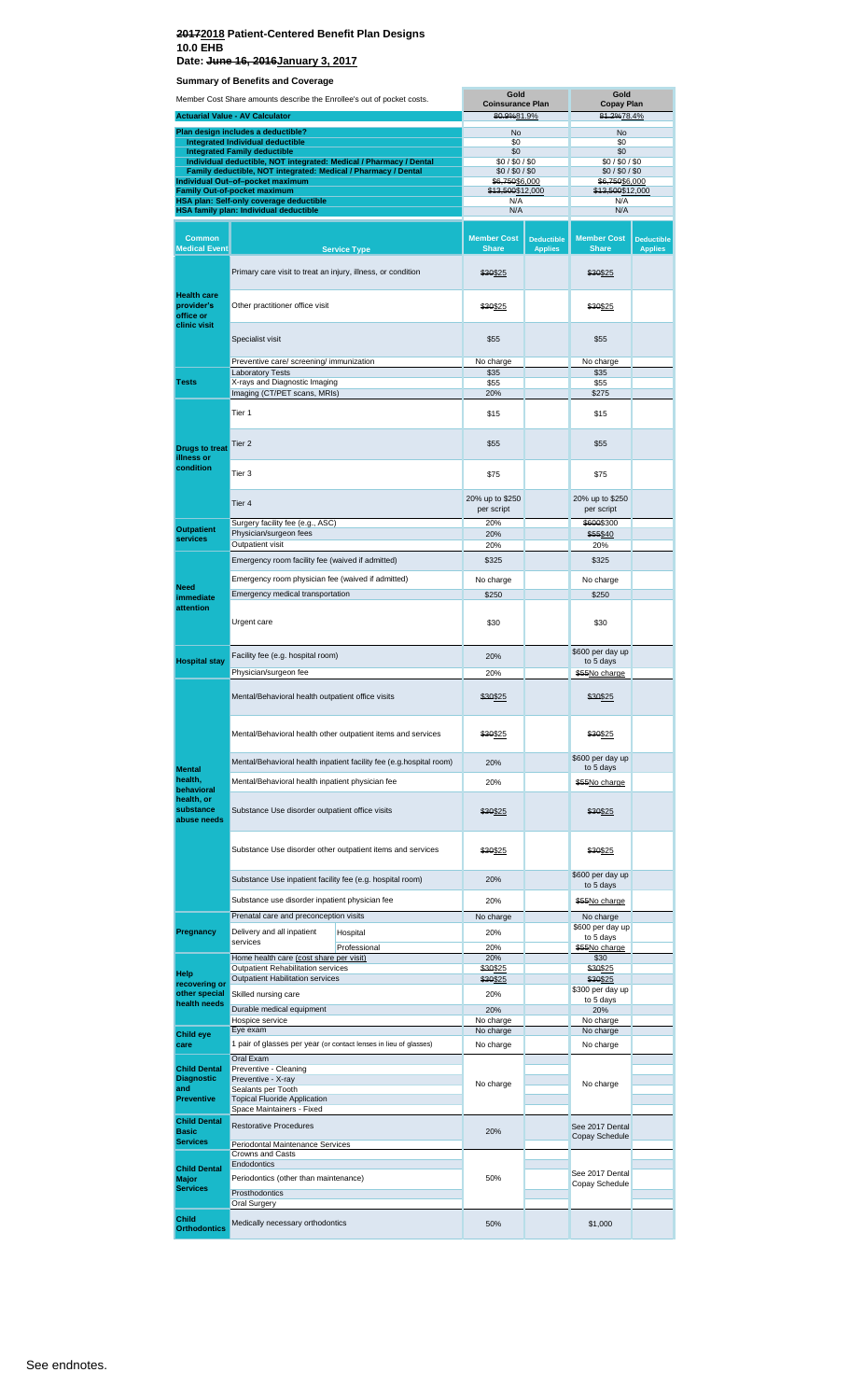### **20172018 Patient-Centered Benefit Plan Designs 10.0 EHB Date: June 16, 2016January 3, 2017**

| <b>Silver Plan</b><br>Member Cost Share amounts describe the Enrollee's out of pocket costs.<br>71.5%71.9%<br><b>Actuarial Value - AV Calculator</b><br>Plan design includes a deductible?<br>Yes, Medical/Pharmacy<br><b>Integrated Individual deductible</b><br>N/A<br><b>Integrated Family deductible</b><br>N/A<br>Individual deductible, NOT integrated: Medical / Pharmacy / Dental<br>\$2,500/\$250\$100 / \$0<br>Family deductible, NOT integrated: Medical / Pharmacy / Dental<br>\$5,000/\$500\$200 / \$0<br>Individual Out-of-pocket maximum<br>\$6800\$7,000<br>\$13,600\$14,000<br><b>Family Out-of-pocket maximum</b><br>HSA plan: Self-only coverage deductible<br>N/A<br>HSA family plan: Individual deductible<br>N/A<br>Common<br><b>Deductible</b><br><b>Medical Event</b><br><b>Member Cost Share</b><br><b>Applies</b><br><b>Service Type</b><br>Primary care visit to treat an injury, illness, or condition<br>\$35<br><b>Health care</b><br>provider's<br>Other practitioner office visit<br>\$35<br>office or<br>clinic visit<br>Specialist visit<br>\$70<br>Preventive care/ screening/ immunization<br>No charge<br><b>Laboratory Tests</b><br>\$35<br>X-rays and Diagnostic Imaging<br><b>Tests</b><br>\$70<br>Imaging (CT/PET scans, MRIs)<br>\$300<br><b>Pharmacy</b><br>Tier 1<br>\$15<br>deductible<br>Pharmacy<br>Tier 2<br>\$55<br><b>Drugs to treat</b><br>deductible<br>illness or<br>condition<br>Pharmacy<br>Tier 3<br>\$80<br>deductible<br>20% up to \$250 per<br>Pharmacy<br>Tier 4<br>script after pharmacy<br>deductible<br>deductible<br>Surgery facility fee (e.g., ASC)<br>20%<br><b>Outpatient</b><br>Physician/surgeon fees<br>20%<br><b>services</b><br>Outpatient visit<br>20%<br>Emergency room facility fee (waived if admitted)<br>\$350<br>Emergency room physician fee (waived if admitted)<br>No charge<br><b>Need</b><br>Emergency medical transportation<br>\$250<br>X<br>immediate<br>attention<br>Urgent care<br>\$35<br>Facility fee (e.g. hospital room)<br>20%<br>X<br><b>Hospital stay</b><br>Physician/surgeon fee<br>20%<br>X<br>Mental/Behavioral health outpatient office visits<br>\$35<br>Mental/Behavioral health other outpatient items and services<br>\$35<br>Mental/Behavioral health inpatient facility fee (e.g.hospital room)<br>20%<br>X<br><b>Mental</b><br>health.<br>Mental/Behavioral health inpatient physician fee<br>20%<br>X<br>behavioral<br>health, or<br>substance<br>Substance Use disorder outpatient office visits<br>\$35<br>abuse needs<br>Substance Use disorder other outpatient items and services<br>\$35<br>Substance Use inpatient facility fee (e.g. hospital room)<br>20%<br>X<br>Substance use disorder inpatient physician fee<br>20%<br>X<br>Prenatal care and preconception visits<br>No charge<br>Pregnancy<br>Delivery and all inpatient<br>X<br>Hospital<br>20%<br>services<br>Professional<br>20%<br>X<br>Home health care (cost share per visit)<br>\$45<br>Outpatient Rehabilitation services<br>\$35<br>Help<br><b>Outpatient Habilitation services</b><br>\$35<br>recovering or<br>other special<br>Skilled nursing care<br>20%<br>X<br>health needs<br>Durable medical equipment<br>20%<br>Hospice service<br>No charge<br>Eye exam<br>No charge<br>Child eye<br>1 pair of glasses per year (or contact lenses in lieu of glasses)<br>care<br>No charge<br>Oral Exam<br><b>Child Dental</b><br>Preventive - Cleaning<br><b>Diagnostic</b><br>Preventive - X-ray<br>No charge<br>and<br>Sealants per Tooth<br><b>Preventive</b><br><b>Topical Fluoride Application</b><br>Space Maintainers - Fixed<br><b>Child Dental</b><br><b>Restorative Procedures</b><br><b>Basic</b><br>20%<br><b>Services</b><br>Periodontal Maintenance Services<br>Crowns and Casts<br>Endodontics |                     | <b>Summary of Benefits and Coverage</b> | <b>Individual</b> |  |  |
|-------------------------------------------------------------------------------------------------------------------------------------------------------------------------------------------------------------------------------------------------------------------------------------------------------------------------------------------------------------------------------------------------------------------------------------------------------------------------------------------------------------------------------------------------------------------------------------------------------------------------------------------------------------------------------------------------------------------------------------------------------------------------------------------------------------------------------------------------------------------------------------------------------------------------------------------------------------------------------------------------------------------------------------------------------------------------------------------------------------------------------------------------------------------------------------------------------------------------------------------------------------------------------------------------------------------------------------------------------------------------------------------------------------------------------------------------------------------------------------------------------------------------------------------------------------------------------------------------------------------------------------------------------------------------------------------------------------------------------------------------------------------------------------------------------------------------------------------------------------------------------------------------------------------------------------------------------------------------------------------------------------------------------------------------------------------------------------------------------------------------------------------------------------------------------------------------------------------------------------------------------------------------------------------------------------------------------------------------------------------------------------------------------------------------------------------------------------------------------------------------------------------------------------------------------------------------------------------------------------------------------------------------------------------------------------------------------------------------------------------------------------------------------------------------------------------------------------------------------------------------------------------------------------------------------------------------------------------------------------------------------------------------------------------------------------------------------------------------------------------------------------------------------------------------------------------------------------------------------------------------------------------------------------------------------------------------------------------------------------------------------------------------------------------------------------------------------------------------------------------------------------------------------------------------------------------------------------------------------------------------------------------------------------------------------------------------------------------------------------------------------------------------------------------------|---------------------|-----------------------------------------|-------------------|--|--|
|                                                                                                                                                                                                                                                                                                                                                                                                                                                                                                                                                                                                                                                                                                                                                                                                                                                                                                                                                                                                                                                                                                                                                                                                                                                                                                                                                                                                                                                                                                                                                                                                                                                                                                                                                                                                                                                                                                                                                                                                                                                                                                                                                                                                                                                                                                                                                                                                                                                                                                                                                                                                                                                                                                                                                                                                                                                                                                                                                                                                                                                                                                                                                                                                                                                                                                                                                                                                                                                                                                                                                                                                                                                                                                                                                                                                 |                     |                                         |                   |  |  |
|                                                                                                                                                                                                                                                                                                                                                                                                                                                                                                                                                                                                                                                                                                                                                                                                                                                                                                                                                                                                                                                                                                                                                                                                                                                                                                                                                                                                                                                                                                                                                                                                                                                                                                                                                                                                                                                                                                                                                                                                                                                                                                                                                                                                                                                                                                                                                                                                                                                                                                                                                                                                                                                                                                                                                                                                                                                                                                                                                                                                                                                                                                                                                                                                                                                                                                                                                                                                                                                                                                                                                                                                                                                                                                                                                                                                 |                     |                                         |                   |  |  |
|                                                                                                                                                                                                                                                                                                                                                                                                                                                                                                                                                                                                                                                                                                                                                                                                                                                                                                                                                                                                                                                                                                                                                                                                                                                                                                                                                                                                                                                                                                                                                                                                                                                                                                                                                                                                                                                                                                                                                                                                                                                                                                                                                                                                                                                                                                                                                                                                                                                                                                                                                                                                                                                                                                                                                                                                                                                                                                                                                                                                                                                                                                                                                                                                                                                                                                                                                                                                                                                                                                                                                                                                                                                                                                                                                                                                 |                     |                                         |                   |  |  |
|                                                                                                                                                                                                                                                                                                                                                                                                                                                                                                                                                                                                                                                                                                                                                                                                                                                                                                                                                                                                                                                                                                                                                                                                                                                                                                                                                                                                                                                                                                                                                                                                                                                                                                                                                                                                                                                                                                                                                                                                                                                                                                                                                                                                                                                                                                                                                                                                                                                                                                                                                                                                                                                                                                                                                                                                                                                                                                                                                                                                                                                                                                                                                                                                                                                                                                                                                                                                                                                                                                                                                                                                                                                                                                                                                                                                 |                     |                                         |                   |  |  |
|                                                                                                                                                                                                                                                                                                                                                                                                                                                                                                                                                                                                                                                                                                                                                                                                                                                                                                                                                                                                                                                                                                                                                                                                                                                                                                                                                                                                                                                                                                                                                                                                                                                                                                                                                                                                                                                                                                                                                                                                                                                                                                                                                                                                                                                                                                                                                                                                                                                                                                                                                                                                                                                                                                                                                                                                                                                                                                                                                                                                                                                                                                                                                                                                                                                                                                                                                                                                                                                                                                                                                                                                                                                                                                                                                                                                 |                     |                                         |                   |  |  |
|                                                                                                                                                                                                                                                                                                                                                                                                                                                                                                                                                                                                                                                                                                                                                                                                                                                                                                                                                                                                                                                                                                                                                                                                                                                                                                                                                                                                                                                                                                                                                                                                                                                                                                                                                                                                                                                                                                                                                                                                                                                                                                                                                                                                                                                                                                                                                                                                                                                                                                                                                                                                                                                                                                                                                                                                                                                                                                                                                                                                                                                                                                                                                                                                                                                                                                                                                                                                                                                                                                                                                                                                                                                                                                                                                                                                 |                     |                                         |                   |  |  |
|                                                                                                                                                                                                                                                                                                                                                                                                                                                                                                                                                                                                                                                                                                                                                                                                                                                                                                                                                                                                                                                                                                                                                                                                                                                                                                                                                                                                                                                                                                                                                                                                                                                                                                                                                                                                                                                                                                                                                                                                                                                                                                                                                                                                                                                                                                                                                                                                                                                                                                                                                                                                                                                                                                                                                                                                                                                                                                                                                                                                                                                                                                                                                                                                                                                                                                                                                                                                                                                                                                                                                                                                                                                                                                                                                                                                 |                     |                                         |                   |  |  |
|                                                                                                                                                                                                                                                                                                                                                                                                                                                                                                                                                                                                                                                                                                                                                                                                                                                                                                                                                                                                                                                                                                                                                                                                                                                                                                                                                                                                                                                                                                                                                                                                                                                                                                                                                                                                                                                                                                                                                                                                                                                                                                                                                                                                                                                                                                                                                                                                                                                                                                                                                                                                                                                                                                                                                                                                                                                                                                                                                                                                                                                                                                                                                                                                                                                                                                                                                                                                                                                                                                                                                                                                                                                                                                                                                                                                 |                     |                                         |                   |  |  |
|                                                                                                                                                                                                                                                                                                                                                                                                                                                                                                                                                                                                                                                                                                                                                                                                                                                                                                                                                                                                                                                                                                                                                                                                                                                                                                                                                                                                                                                                                                                                                                                                                                                                                                                                                                                                                                                                                                                                                                                                                                                                                                                                                                                                                                                                                                                                                                                                                                                                                                                                                                                                                                                                                                                                                                                                                                                                                                                                                                                                                                                                                                                                                                                                                                                                                                                                                                                                                                                                                                                                                                                                                                                                                                                                                                                                 |                     |                                         |                   |  |  |
|                                                                                                                                                                                                                                                                                                                                                                                                                                                                                                                                                                                                                                                                                                                                                                                                                                                                                                                                                                                                                                                                                                                                                                                                                                                                                                                                                                                                                                                                                                                                                                                                                                                                                                                                                                                                                                                                                                                                                                                                                                                                                                                                                                                                                                                                                                                                                                                                                                                                                                                                                                                                                                                                                                                                                                                                                                                                                                                                                                                                                                                                                                                                                                                                                                                                                                                                                                                                                                                                                                                                                                                                                                                                                                                                                                                                 |                     |                                         |                   |  |  |
|                                                                                                                                                                                                                                                                                                                                                                                                                                                                                                                                                                                                                                                                                                                                                                                                                                                                                                                                                                                                                                                                                                                                                                                                                                                                                                                                                                                                                                                                                                                                                                                                                                                                                                                                                                                                                                                                                                                                                                                                                                                                                                                                                                                                                                                                                                                                                                                                                                                                                                                                                                                                                                                                                                                                                                                                                                                                                                                                                                                                                                                                                                                                                                                                                                                                                                                                                                                                                                                                                                                                                                                                                                                                                                                                                                                                 |                     |                                         |                   |  |  |
|                                                                                                                                                                                                                                                                                                                                                                                                                                                                                                                                                                                                                                                                                                                                                                                                                                                                                                                                                                                                                                                                                                                                                                                                                                                                                                                                                                                                                                                                                                                                                                                                                                                                                                                                                                                                                                                                                                                                                                                                                                                                                                                                                                                                                                                                                                                                                                                                                                                                                                                                                                                                                                                                                                                                                                                                                                                                                                                                                                                                                                                                                                                                                                                                                                                                                                                                                                                                                                                                                                                                                                                                                                                                                                                                                                                                 |                     |                                         |                   |  |  |
|                                                                                                                                                                                                                                                                                                                                                                                                                                                                                                                                                                                                                                                                                                                                                                                                                                                                                                                                                                                                                                                                                                                                                                                                                                                                                                                                                                                                                                                                                                                                                                                                                                                                                                                                                                                                                                                                                                                                                                                                                                                                                                                                                                                                                                                                                                                                                                                                                                                                                                                                                                                                                                                                                                                                                                                                                                                                                                                                                                                                                                                                                                                                                                                                                                                                                                                                                                                                                                                                                                                                                                                                                                                                                                                                                                                                 |                     |                                         |                   |  |  |
|                                                                                                                                                                                                                                                                                                                                                                                                                                                                                                                                                                                                                                                                                                                                                                                                                                                                                                                                                                                                                                                                                                                                                                                                                                                                                                                                                                                                                                                                                                                                                                                                                                                                                                                                                                                                                                                                                                                                                                                                                                                                                                                                                                                                                                                                                                                                                                                                                                                                                                                                                                                                                                                                                                                                                                                                                                                                                                                                                                                                                                                                                                                                                                                                                                                                                                                                                                                                                                                                                                                                                                                                                                                                                                                                                                                                 |                     |                                         |                   |  |  |
|                                                                                                                                                                                                                                                                                                                                                                                                                                                                                                                                                                                                                                                                                                                                                                                                                                                                                                                                                                                                                                                                                                                                                                                                                                                                                                                                                                                                                                                                                                                                                                                                                                                                                                                                                                                                                                                                                                                                                                                                                                                                                                                                                                                                                                                                                                                                                                                                                                                                                                                                                                                                                                                                                                                                                                                                                                                                                                                                                                                                                                                                                                                                                                                                                                                                                                                                                                                                                                                                                                                                                                                                                                                                                                                                                                                                 |                     |                                         |                   |  |  |
|                                                                                                                                                                                                                                                                                                                                                                                                                                                                                                                                                                                                                                                                                                                                                                                                                                                                                                                                                                                                                                                                                                                                                                                                                                                                                                                                                                                                                                                                                                                                                                                                                                                                                                                                                                                                                                                                                                                                                                                                                                                                                                                                                                                                                                                                                                                                                                                                                                                                                                                                                                                                                                                                                                                                                                                                                                                                                                                                                                                                                                                                                                                                                                                                                                                                                                                                                                                                                                                                                                                                                                                                                                                                                                                                                                                                 |                     |                                         |                   |  |  |
|                                                                                                                                                                                                                                                                                                                                                                                                                                                                                                                                                                                                                                                                                                                                                                                                                                                                                                                                                                                                                                                                                                                                                                                                                                                                                                                                                                                                                                                                                                                                                                                                                                                                                                                                                                                                                                                                                                                                                                                                                                                                                                                                                                                                                                                                                                                                                                                                                                                                                                                                                                                                                                                                                                                                                                                                                                                                                                                                                                                                                                                                                                                                                                                                                                                                                                                                                                                                                                                                                                                                                                                                                                                                                                                                                                                                 |                     |                                         |                   |  |  |
|                                                                                                                                                                                                                                                                                                                                                                                                                                                                                                                                                                                                                                                                                                                                                                                                                                                                                                                                                                                                                                                                                                                                                                                                                                                                                                                                                                                                                                                                                                                                                                                                                                                                                                                                                                                                                                                                                                                                                                                                                                                                                                                                                                                                                                                                                                                                                                                                                                                                                                                                                                                                                                                                                                                                                                                                                                                                                                                                                                                                                                                                                                                                                                                                                                                                                                                                                                                                                                                                                                                                                                                                                                                                                                                                                                                                 |                     |                                         |                   |  |  |
|                                                                                                                                                                                                                                                                                                                                                                                                                                                                                                                                                                                                                                                                                                                                                                                                                                                                                                                                                                                                                                                                                                                                                                                                                                                                                                                                                                                                                                                                                                                                                                                                                                                                                                                                                                                                                                                                                                                                                                                                                                                                                                                                                                                                                                                                                                                                                                                                                                                                                                                                                                                                                                                                                                                                                                                                                                                                                                                                                                                                                                                                                                                                                                                                                                                                                                                                                                                                                                                                                                                                                                                                                                                                                                                                                                                                 |                     |                                         |                   |  |  |
|                                                                                                                                                                                                                                                                                                                                                                                                                                                                                                                                                                                                                                                                                                                                                                                                                                                                                                                                                                                                                                                                                                                                                                                                                                                                                                                                                                                                                                                                                                                                                                                                                                                                                                                                                                                                                                                                                                                                                                                                                                                                                                                                                                                                                                                                                                                                                                                                                                                                                                                                                                                                                                                                                                                                                                                                                                                                                                                                                                                                                                                                                                                                                                                                                                                                                                                                                                                                                                                                                                                                                                                                                                                                                                                                                                                                 |                     |                                         |                   |  |  |
|                                                                                                                                                                                                                                                                                                                                                                                                                                                                                                                                                                                                                                                                                                                                                                                                                                                                                                                                                                                                                                                                                                                                                                                                                                                                                                                                                                                                                                                                                                                                                                                                                                                                                                                                                                                                                                                                                                                                                                                                                                                                                                                                                                                                                                                                                                                                                                                                                                                                                                                                                                                                                                                                                                                                                                                                                                                                                                                                                                                                                                                                                                                                                                                                                                                                                                                                                                                                                                                                                                                                                                                                                                                                                                                                                                                                 |                     |                                         |                   |  |  |
|                                                                                                                                                                                                                                                                                                                                                                                                                                                                                                                                                                                                                                                                                                                                                                                                                                                                                                                                                                                                                                                                                                                                                                                                                                                                                                                                                                                                                                                                                                                                                                                                                                                                                                                                                                                                                                                                                                                                                                                                                                                                                                                                                                                                                                                                                                                                                                                                                                                                                                                                                                                                                                                                                                                                                                                                                                                                                                                                                                                                                                                                                                                                                                                                                                                                                                                                                                                                                                                                                                                                                                                                                                                                                                                                                                                                 |                     |                                         |                   |  |  |
|                                                                                                                                                                                                                                                                                                                                                                                                                                                                                                                                                                                                                                                                                                                                                                                                                                                                                                                                                                                                                                                                                                                                                                                                                                                                                                                                                                                                                                                                                                                                                                                                                                                                                                                                                                                                                                                                                                                                                                                                                                                                                                                                                                                                                                                                                                                                                                                                                                                                                                                                                                                                                                                                                                                                                                                                                                                                                                                                                                                                                                                                                                                                                                                                                                                                                                                                                                                                                                                                                                                                                                                                                                                                                                                                                                                                 |                     |                                         |                   |  |  |
|                                                                                                                                                                                                                                                                                                                                                                                                                                                                                                                                                                                                                                                                                                                                                                                                                                                                                                                                                                                                                                                                                                                                                                                                                                                                                                                                                                                                                                                                                                                                                                                                                                                                                                                                                                                                                                                                                                                                                                                                                                                                                                                                                                                                                                                                                                                                                                                                                                                                                                                                                                                                                                                                                                                                                                                                                                                                                                                                                                                                                                                                                                                                                                                                                                                                                                                                                                                                                                                                                                                                                                                                                                                                                                                                                                                                 |                     |                                         |                   |  |  |
|                                                                                                                                                                                                                                                                                                                                                                                                                                                                                                                                                                                                                                                                                                                                                                                                                                                                                                                                                                                                                                                                                                                                                                                                                                                                                                                                                                                                                                                                                                                                                                                                                                                                                                                                                                                                                                                                                                                                                                                                                                                                                                                                                                                                                                                                                                                                                                                                                                                                                                                                                                                                                                                                                                                                                                                                                                                                                                                                                                                                                                                                                                                                                                                                                                                                                                                                                                                                                                                                                                                                                                                                                                                                                                                                                                                                 |                     |                                         |                   |  |  |
|                                                                                                                                                                                                                                                                                                                                                                                                                                                                                                                                                                                                                                                                                                                                                                                                                                                                                                                                                                                                                                                                                                                                                                                                                                                                                                                                                                                                                                                                                                                                                                                                                                                                                                                                                                                                                                                                                                                                                                                                                                                                                                                                                                                                                                                                                                                                                                                                                                                                                                                                                                                                                                                                                                                                                                                                                                                                                                                                                                                                                                                                                                                                                                                                                                                                                                                                                                                                                                                                                                                                                                                                                                                                                                                                                                                                 |                     |                                         |                   |  |  |
|                                                                                                                                                                                                                                                                                                                                                                                                                                                                                                                                                                                                                                                                                                                                                                                                                                                                                                                                                                                                                                                                                                                                                                                                                                                                                                                                                                                                                                                                                                                                                                                                                                                                                                                                                                                                                                                                                                                                                                                                                                                                                                                                                                                                                                                                                                                                                                                                                                                                                                                                                                                                                                                                                                                                                                                                                                                                                                                                                                                                                                                                                                                                                                                                                                                                                                                                                                                                                                                                                                                                                                                                                                                                                                                                                                                                 |                     |                                         |                   |  |  |
|                                                                                                                                                                                                                                                                                                                                                                                                                                                                                                                                                                                                                                                                                                                                                                                                                                                                                                                                                                                                                                                                                                                                                                                                                                                                                                                                                                                                                                                                                                                                                                                                                                                                                                                                                                                                                                                                                                                                                                                                                                                                                                                                                                                                                                                                                                                                                                                                                                                                                                                                                                                                                                                                                                                                                                                                                                                                                                                                                                                                                                                                                                                                                                                                                                                                                                                                                                                                                                                                                                                                                                                                                                                                                                                                                                                                 |                     |                                         |                   |  |  |
|                                                                                                                                                                                                                                                                                                                                                                                                                                                                                                                                                                                                                                                                                                                                                                                                                                                                                                                                                                                                                                                                                                                                                                                                                                                                                                                                                                                                                                                                                                                                                                                                                                                                                                                                                                                                                                                                                                                                                                                                                                                                                                                                                                                                                                                                                                                                                                                                                                                                                                                                                                                                                                                                                                                                                                                                                                                                                                                                                                                                                                                                                                                                                                                                                                                                                                                                                                                                                                                                                                                                                                                                                                                                                                                                                                                                 |                     |                                         |                   |  |  |
|                                                                                                                                                                                                                                                                                                                                                                                                                                                                                                                                                                                                                                                                                                                                                                                                                                                                                                                                                                                                                                                                                                                                                                                                                                                                                                                                                                                                                                                                                                                                                                                                                                                                                                                                                                                                                                                                                                                                                                                                                                                                                                                                                                                                                                                                                                                                                                                                                                                                                                                                                                                                                                                                                                                                                                                                                                                                                                                                                                                                                                                                                                                                                                                                                                                                                                                                                                                                                                                                                                                                                                                                                                                                                                                                                                                                 |                     |                                         |                   |  |  |
|                                                                                                                                                                                                                                                                                                                                                                                                                                                                                                                                                                                                                                                                                                                                                                                                                                                                                                                                                                                                                                                                                                                                                                                                                                                                                                                                                                                                                                                                                                                                                                                                                                                                                                                                                                                                                                                                                                                                                                                                                                                                                                                                                                                                                                                                                                                                                                                                                                                                                                                                                                                                                                                                                                                                                                                                                                                                                                                                                                                                                                                                                                                                                                                                                                                                                                                                                                                                                                                                                                                                                                                                                                                                                                                                                                                                 |                     |                                         |                   |  |  |
|                                                                                                                                                                                                                                                                                                                                                                                                                                                                                                                                                                                                                                                                                                                                                                                                                                                                                                                                                                                                                                                                                                                                                                                                                                                                                                                                                                                                                                                                                                                                                                                                                                                                                                                                                                                                                                                                                                                                                                                                                                                                                                                                                                                                                                                                                                                                                                                                                                                                                                                                                                                                                                                                                                                                                                                                                                                                                                                                                                                                                                                                                                                                                                                                                                                                                                                                                                                                                                                                                                                                                                                                                                                                                                                                                                                                 |                     |                                         |                   |  |  |
|                                                                                                                                                                                                                                                                                                                                                                                                                                                                                                                                                                                                                                                                                                                                                                                                                                                                                                                                                                                                                                                                                                                                                                                                                                                                                                                                                                                                                                                                                                                                                                                                                                                                                                                                                                                                                                                                                                                                                                                                                                                                                                                                                                                                                                                                                                                                                                                                                                                                                                                                                                                                                                                                                                                                                                                                                                                                                                                                                                                                                                                                                                                                                                                                                                                                                                                                                                                                                                                                                                                                                                                                                                                                                                                                                                                                 |                     |                                         |                   |  |  |
|                                                                                                                                                                                                                                                                                                                                                                                                                                                                                                                                                                                                                                                                                                                                                                                                                                                                                                                                                                                                                                                                                                                                                                                                                                                                                                                                                                                                                                                                                                                                                                                                                                                                                                                                                                                                                                                                                                                                                                                                                                                                                                                                                                                                                                                                                                                                                                                                                                                                                                                                                                                                                                                                                                                                                                                                                                                                                                                                                                                                                                                                                                                                                                                                                                                                                                                                                                                                                                                                                                                                                                                                                                                                                                                                                                                                 |                     |                                         |                   |  |  |
|                                                                                                                                                                                                                                                                                                                                                                                                                                                                                                                                                                                                                                                                                                                                                                                                                                                                                                                                                                                                                                                                                                                                                                                                                                                                                                                                                                                                                                                                                                                                                                                                                                                                                                                                                                                                                                                                                                                                                                                                                                                                                                                                                                                                                                                                                                                                                                                                                                                                                                                                                                                                                                                                                                                                                                                                                                                                                                                                                                                                                                                                                                                                                                                                                                                                                                                                                                                                                                                                                                                                                                                                                                                                                                                                                                                                 |                     |                                         |                   |  |  |
|                                                                                                                                                                                                                                                                                                                                                                                                                                                                                                                                                                                                                                                                                                                                                                                                                                                                                                                                                                                                                                                                                                                                                                                                                                                                                                                                                                                                                                                                                                                                                                                                                                                                                                                                                                                                                                                                                                                                                                                                                                                                                                                                                                                                                                                                                                                                                                                                                                                                                                                                                                                                                                                                                                                                                                                                                                                                                                                                                                                                                                                                                                                                                                                                                                                                                                                                                                                                                                                                                                                                                                                                                                                                                                                                                                                                 |                     |                                         |                   |  |  |
|                                                                                                                                                                                                                                                                                                                                                                                                                                                                                                                                                                                                                                                                                                                                                                                                                                                                                                                                                                                                                                                                                                                                                                                                                                                                                                                                                                                                                                                                                                                                                                                                                                                                                                                                                                                                                                                                                                                                                                                                                                                                                                                                                                                                                                                                                                                                                                                                                                                                                                                                                                                                                                                                                                                                                                                                                                                                                                                                                                                                                                                                                                                                                                                                                                                                                                                                                                                                                                                                                                                                                                                                                                                                                                                                                                                                 |                     |                                         |                   |  |  |
|                                                                                                                                                                                                                                                                                                                                                                                                                                                                                                                                                                                                                                                                                                                                                                                                                                                                                                                                                                                                                                                                                                                                                                                                                                                                                                                                                                                                                                                                                                                                                                                                                                                                                                                                                                                                                                                                                                                                                                                                                                                                                                                                                                                                                                                                                                                                                                                                                                                                                                                                                                                                                                                                                                                                                                                                                                                                                                                                                                                                                                                                                                                                                                                                                                                                                                                                                                                                                                                                                                                                                                                                                                                                                                                                                                                                 |                     |                                         |                   |  |  |
|                                                                                                                                                                                                                                                                                                                                                                                                                                                                                                                                                                                                                                                                                                                                                                                                                                                                                                                                                                                                                                                                                                                                                                                                                                                                                                                                                                                                                                                                                                                                                                                                                                                                                                                                                                                                                                                                                                                                                                                                                                                                                                                                                                                                                                                                                                                                                                                                                                                                                                                                                                                                                                                                                                                                                                                                                                                                                                                                                                                                                                                                                                                                                                                                                                                                                                                                                                                                                                                                                                                                                                                                                                                                                                                                                                                                 |                     |                                         |                   |  |  |
|                                                                                                                                                                                                                                                                                                                                                                                                                                                                                                                                                                                                                                                                                                                                                                                                                                                                                                                                                                                                                                                                                                                                                                                                                                                                                                                                                                                                                                                                                                                                                                                                                                                                                                                                                                                                                                                                                                                                                                                                                                                                                                                                                                                                                                                                                                                                                                                                                                                                                                                                                                                                                                                                                                                                                                                                                                                                                                                                                                                                                                                                                                                                                                                                                                                                                                                                                                                                                                                                                                                                                                                                                                                                                                                                                                                                 |                     |                                         |                   |  |  |
|                                                                                                                                                                                                                                                                                                                                                                                                                                                                                                                                                                                                                                                                                                                                                                                                                                                                                                                                                                                                                                                                                                                                                                                                                                                                                                                                                                                                                                                                                                                                                                                                                                                                                                                                                                                                                                                                                                                                                                                                                                                                                                                                                                                                                                                                                                                                                                                                                                                                                                                                                                                                                                                                                                                                                                                                                                                                                                                                                                                                                                                                                                                                                                                                                                                                                                                                                                                                                                                                                                                                                                                                                                                                                                                                                                                                 |                     |                                         |                   |  |  |
|                                                                                                                                                                                                                                                                                                                                                                                                                                                                                                                                                                                                                                                                                                                                                                                                                                                                                                                                                                                                                                                                                                                                                                                                                                                                                                                                                                                                                                                                                                                                                                                                                                                                                                                                                                                                                                                                                                                                                                                                                                                                                                                                                                                                                                                                                                                                                                                                                                                                                                                                                                                                                                                                                                                                                                                                                                                                                                                                                                                                                                                                                                                                                                                                                                                                                                                                                                                                                                                                                                                                                                                                                                                                                                                                                                                                 |                     |                                         |                   |  |  |
|                                                                                                                                                                                                                                                                                                                                                                                                                                                                                                                                                                                                                                                                                                                                                                                                                                                                                                                                                                                                                                                                                                                                                                                                                                                                                                                                                                                                                                                                                                                                                                                                                                                                                                                                                                                                                                                                                                                                                                                                                                                                                                                                                                                                                                                                                                                                                                                                                                                                                                                                                                                                                                                                                                                                                                                                                                                                                                                                                                                                                                                                                                                                                                                                                                                                                                                                                                                                                                                                                                                                                                                                                                                                                                                                                                                                 |                     |                                         |                   |  |  |
|                                                                                                                                                                                                                                                                                                                                                                                                                                                                                                                                                                                                                                                                                                                                                                                                                                                                                                                                                                                                                                                                                                                                                                                                                                                                                                                                                                                                                                                                                                                                                                                                                                                                                                                                                                                                                                                                                                                                                                                                                                                                                                                                                                                                                                                                                                                                                                                                                                                                                                                                                                                                                                                                                                                                                                                                                                                                                                                                                                                                                                                                                                                                                                                                                                                                                                                                                                                                                                                                                                                                                                                                                                                                                                                                                                                                 |                     |                                         |                   |  |  |
|                                                                                                                                                                                                                                                                                                                                                                                                                                                                                                                                                                                                                                                                                                                                                                                                                                                                                                                                                                                                                                                                                                                                                                                                                                                                                                                                                                                                                                                                                                                                                                                                                                                                                                                                                                                                                                                                                                                                                                                                                                                                                                                                                                                                                                                                                                                                                                                                                                                                                                                                                                                                                                                                                                                                                                                                                                                                                                                                                                                                                                                                                                                                                                                                                                                                                                                                                                                                                                                                                                                                                                                                                                                                                                                                                                                                 |                     |                                         |                   |  |  |
|                                                                                                                                                                                                                                                                                                                                                                                                                                                                                                                                                                                                                                                                                                                                                                                                                                                                                                                                                                                                                                                                                                                                                                                                                                                                                                                                                                                                                                                                                                                                                                                                                                                                                                                                                                                                                                                                                                                                                                                                                                                                                                                                                                                                                                                                                                                                                                                                                                                                                                                                                                                                                                                                                                                                                                                                                                                                                                                                                                                                                                                                                                                                                                                                                                                                                                                                                                                                                                                                                                                                                                                                                                                                                                                                                                                                 |                     |                                         |                   |  |  |
|                                                                                                                                                                                                                                                                                                                                                                                                                                                                                                                                                                                                                                                                                                                                                                                                                                                                                                                                                                                                                                                                                                                                                                                                                                                                                                                                                                                                                                                                                                                                                                                                                                                                                                                                                                                                                                                                                                                                                                                                                                                                                                                                                                                                                                                                                                                                                                                                                                                                                                                                                                                                                                                                                                                                                                                                                                                                                                                                                                                                                                                                                                                                                                                                                                                                                                                                                                                                                                                                                                                                                                                                                                                                                                                                                                                                 |                     |                                         |                   |  |  |
|                                                                                                                                                                                                                                                                                                                                                                                                                                                                                                                                                                                                                                                                                                                                                                                                                                                                                                                                                                                                                                                                                                                                                                                                                                                                                                                                                                                                                                                                                                                                                                                                                                                                                                                                                                                                                                                                                                                                                                                                                                                                                                                                                                                                                                                                                                                                                                                                                                                                                                                                                                                                                                                                                                                                                                                                                                                                                                                                                                                                                                                                                                                                                                                                                                                                                                                                                                                                                                                                                                                                                                                                                                                                                                                                                                                                 |                     |                                         |                   |  |  |
|                                                                                                                                                                                                                                                                                                                                                                                                                                                                                                                                                                                                                                                                                                                                                                                                                                                                                                                                                                                                                                                                                                                                                                                                                                                                                                                                                                                                                                                                                                                                                                                                                                                                                                                                                                                                                                                                                                                                                                                                                                                                                                                                                                                                                                                                                                                                                                                                                                                                                                                                                                                                                                                                                                                                                                                                                                                                                                                                                                                                                                                                                                                                                                                                                                                                                                                                                                                                                                                                                                                                                                                                                                                                                                                                                                                                 |                     |                                         |                   |  |  |
|                                                                                                                                                                                                                                                                                                                                                                                                                                                                                                                                                                                                                                                                                                                                                                                                                                                                                                                                                                                                                                                                                                                                                                                                                                                                                                                                                                                                                                                                                                                                                                                                                                                                                                                                                                                                                                                                                                                                                                                                                                                                                                                                                                                                                                                                                                                                                                                                                                                                                                                                                                                                                                                                                                                                                                                                                                                                                                                                                                                                                                                                                                                                                                                                                                                                                                                                                                                                                                                                                                                                                                                                                                                                                                                                                                                                 |                     |                                         |                   |  |  |
|                                                                                                                                                                                                                                                                                                                                                                                                                                                                                                                                                                                                                                                                                                                                                                                                                                                                                                                                                                                                                                                                                                                                                                                                                                                                                                                                                                                                                                                                                                                                                                                                                                                                                                                                                                                                                                                                                                                                                                                                                                                                                                                                                                                                                                                                                                                                                                                                                                                                                                                                                                                                                                                                                                                                                                                                                                                                                                                                                                                                                                                                                                                                                                                                                                                                                                                                                                                                                                                                                                                                                                                                                                                                                                                                                                                                 |                     |                                         |                   |  |  |
|                                                                                                                                                                                                                                                                                                                                                                                                                                                                                                                                                                                                                                                                                                                                                                                                                                                                                                                                                                                                                                                                                                                                                                                                                                                                                                                                                                                                                                                                                                                                                                                                                                                                                                                                                                                                                                                                                                                                                                                                                                                                                                                                                                                                                                                                                                                                                                                                                                                                                                                                                                                                                                                                                                                                                                                                                                                                                                                                                                                                                                                                                                                                                                                                                                                                                                                                                                                                                                                                                                                                                                                                                                                                                                                                                                                                 |                     |                                         |                   |  |  |
|                                                                                                                                                                                                                                                                                                                                                                                                                                                                                                                                                                                                                                                                                                                                                                                                                                                                                                                                                                                                                                                                                                                                                                                                                                                                                                                                                                                                                                                                                                                                                                                                                                                                                                                                                                                                                                                                                                                                                                                                                                                                                                                                                                                                                                                                                                                                                                                                                                                                                                                                                                                                                                                                                                                                                                                                                                                                                                                                                                                                                                                                                                                                                                                                                                                                                                                                                                                                                                                                                                                                                                                                                                                                                                                                                                                                 |                     |                                         |                   |  |  |
|                                                                                                                                                                                                                                                                                                                                                                                                                                                                                                                                                                                                                                                                                                                                                                                                                                                                                                                                                                                                                                                                                                                                                                                                                                                                                                                                                                                                                                                                                                                                                                                                                                                                                                                                                                                                                                                                                                                                                                                                                                                                                                                                                                                                                                                                                                                                                                                                                                                                                                                                                                                                                                                                                                                                                                                                                                                                                                                                                                                                                                                                                                                                                                                                                                                                                                                                                                                                                                                                                                                                                                                                                                                                                                                                                                                                 |                     |                                         |                   |  |  |
|                                                                                                                                                                                                                                                                                                                                                                                                                                                                                                                                                                                                                                                                                                                                                                                                                                                                                                                                                                                                                                                                                                                                                                                                                                                                                                                                                                                                                                                                                                                                                                                                                                                                                                                                                                                                                                                                                                                                                                                                                                                                                                                                                                                                                                                                                                                                                                                                                                                                                                                                                                                                                                                                                                                                                                                                                                                                                                                                                                                                                                                                                                                                                                                                                                                                                                                                                                                                                                                                                                                                                                                                                                                                                                                                                                                                 |                     |                                         |                   |  |  |
|                                                                                                                                                                                                                                                                                                                                                                                                                                                                                                                                                                                                                                                                                                                                                                                                                                                                                                                                                                                                                                                                                                                                                                                                                                                                                                                                                                                                                                                                                                                                                                                                                                                                                                                                                                                                                                                                                                                                                                                                                                                                                                                                                                                                                                                                                                                                                                                                                                                                                                                                                                                                                                                                                                                                                                                                                                                                                                                                                                                                                                                                                                                                                                                                                                                                                                                                                                                                                                                                                                                                                                                                                                                                                                                                                                                                 |                     |                                         |                   |  |  |
|                                                                                                                                                                                                                                                                                                                                                                                                                                                                                                                                                                                                                                                                                                                                                                                                                                                                                                                                                                                                                                                                                                                                                                                                                                                                                                                                                                                                                                                                                                                                                                                                                                                                                                                                                                                                                                                                                                                                                                                                                                                                                                                                                                                                                                                                                                                                                                                                                                                                                                                                                                                                                                                                                                                                                                                                                                                                                                                                                                                                                                                                                                                                                                                                                                                                                                                                                                                                                                                                                                                                                                                                                                                                                                                                                                                                 |                     |                                         |                   |  |  |
|                                                                                                                                                                                                                                                                                                                                                                                                                                                                                                                                                                                                                                                                                                                                                                                                                                                                                                                                                                                                                                                                                                                                                                                                                                                                                                                                                                                                                                                                                                                                                                                                                                                                                                                                                                                                                                                                                                                                                                                                                                                                                                                                                                                                                                                                                                                                                                                                                                                                                                                                                                                                                                                                                                                                                                                                                                                                                                                                                                                                                                                                                                                                                                                                                                                                                                                                                                                                                                                                                                                                                                                                                                                                                                                                                                                                 |                     |                                         |                   |  |  |
|                                                                                                                                                                                                                                                                                                                                                                                                                                                                                                                                                                                                                                                                                                                                                                                                                                                                                                                                                                                                                                                                                                                                                                                                                                                                                                                                                                                                                                                                                                                                                                                                                                                                                                                                                                                                                                                                                                                                                                                                                                                                                                                                                                                                                                                                                                                                                                                                                                                                                                                                                                                                                                                                                                                                                                                                                                                                                                                                                                                                                                                                                                                                                                                                                                                                                                                                                                                                                                                                                                                                                                                                                                                                                                                                                                                                 |                     |                                         |                   |  |  |
|                                                                                                                                                                                                                                                                                                                                                                                                                                                                                                                                                                                                                                                                                                                                                                                                                                                                                                                                                                                                                                                                                                                                                                                                                                                                                                                                                                                                                                                                                                                                                                                                                                                                                                                                                                                                                                                                                                                                                                                                                                                                                                                                                                                                                                                                                                                                                                                                                                                                                                                                                                                                                                                                                                                                                                                                                                                                                                                                                                                                                                                                                                                                                                                                                                                                                                                                                                                                                                                                                                                                                                                                                                                                                                                                                                                                 |                     |                                         |                   |  |  |
|                                                                                                                                                                                                                                                                                                                                                                                                                                                                                                                                                                                                                                                                                                                                                                                                                                                                                                                                                                                                                                                                                                                                                                                                                                                                                                                                                                                                                                                                                                                                                                                                                                                                                                                                                                                                                                                                                                                                                                                                                                                                                                                                                                                                                                                                                                                                                                                                                                                                                                                                                                                                                                                                                                                                                                                                                                                                                                                                                                                                                                                                                                                                                                                                                                                                                                                                                                                                                                                                                                                                                                                                                                                                                                                                                                                                 |                     |                                         |                   |  |  |
|                                                                                                                                                                                                                                                                                                                                                                                                                                                                                                                                                                                                                                                                                                                                                                                                                                                                                                                                                                                                                                                                                                                                                                                                                                                                                                                                                                                                                                                                                                                                                                                                                                                                                                                                                                                                                                                                                                                                                                                                                                                                                                                                                                                                                                                                                                                                                                                                                                                                                                                                                                                                                                                                                                                                                                                                                                                                                                                                                                                                                                                                                                                                                                                                                                                                                                                                                                                                                                                                                                                                                                                                                                                                                                                                                                                                 |                     |                                         |                   |  |  |
|                                                                                                                                                                                                                                                                                                                                                                                                                                                                                                                                                                                                                                                                                                                                                                                                                                                                                                                                                                                                                                                                                                                                                                                                                                                                                                                                                                                                                                                                                                                                                                                                                                                                                                                                                                                                                                                                                                                                                                                                                                                                                                                                                                                                                                                                                                                                                                                                                                                                                                                                                                                                                                                                                                                                                                                                                                                                                                                                                                                                                                                                                                                                                                                                                                                                                                                                                                                                                                                                                                                                                                                                                                                                                                                                                                                                 |                     |                                         |                   |  |  |
|                                                                                                                                                                                                                                                                                                                                                                                                                                                                                                                                                                                                                                                                                                                                                                                                                                                                                                                                                                                                                                                                                                                                                                                                                                                                                                                                                                                                                                                                                                                                                                                                                                                                                                                                                                                                                                                                                                                                                                                                                                                                                                                                                                                                                                                                                                                                                                                                                                                                                                                                                                                                                                                                                                                                                                                                                                                                                                                                                                                                                                                                                                                                                                                                                                                                                                                                                                                                                                                                                                                                                                                                                                                                                                                                                                                                 |                     |                                         |                   |  |  |
|                                                                                                                                                                                                                                                                                                                                                                                                                                                                                                                                                                                                                                                                                                                                                                                                                                                                                                                                                                                                                                                                                                                                                                                                                                                                                                                                                                                                                                                                                                                                                                                                                                                                                                                                                                                                                                                                                                                                                                                                                                                                                                                                                                                                                                                                                                                                                                                                                                                                                                                                                                                                                                                                                                                                                                                                                                                                                                                                                                                                                                                                                                                                                                                                                                                                                                                                                                                                                                                                                                                                                                                                                                                                                                                                                                                                 |                     |                                         |                   |  |  |
|                                                                                                                                                                                                                                                                                                                                                                                                                                                                                                                                                                                                                                                                                                                                                                                                                                                                                                                                                                                                                                                                                                                                                                                                                                                                                                                                                                                                                                                                                                                                                                                                                                                                                                                                                                                                                                                                                                                                                                                                                                                                                                                                                                                                                                                                                                                                                                                                                                                                                                                                                                                                                                                                                                                                                                                                                                                                                                                                                                                                                                                                                                                                                                                                                                                                                                                                                                                                                                                                                                                                                                                                                                                                                                                                                                                                 | <b>Child Dental</b> |                                         |                   |  |  |
| Periodontics (other than maintenance)<br>50%<br><b>Major</b><br><b>Services</b>                                                                                                                                                                                                                                                                                                                                                                                                                                                                                                                                                                                                                                                                                                                                                                                                                                                                                                                                                                                                                                                                                                                                                                                                                                                                                                                                                                                                                                                                                                                                                                                                                                                                                                                                                                                                                                                                                                                                                                                                                                                                                                                                                                                                                                                                                                                                                                                                                                                                                                                                                                                                                                                                                                                                                                                                                                                                                                                                                                                                                                                                                                                                                                                                                                                                                                                                                                                                                                                                                                                                                                                                                                                                                                                 |                     |                                         |                   |  |  |
|                                                                                                                                                                                                                                                                                                                                                                                                                                                                                                                                                                                                                                                                                                                                                                                                                                                                                                                                                                                                                                                                                                                                                                                                                                                                                                                                                                                                                                                                                                                                                                                                                                                                                                                                                                                                                                                                                                                                                                                                                                                                                                                                                                                                                                                                                                                                                                                                                                                                                                                                                                                                                                                                                                                                                                                                                                                                                                                                                                                                                                                                                                                                                                                                                                                                                                                                                                                                                                                                                                                                                                                                                                                                                                                                                                                                 |                     | Oral Surgery                            |                   |  |  |
| Prosthodontics                                                                                                                                                                                                                                                                                                                                                                                                                                                                                                                                                                                                                                                                                                                                                                                                                                                                                                                                                                                                                                                                                                                                                                                                                                                                                                                                                                                                                                                                                                                                                                                                                                                                                                                                                                                                                                                                                                                                                                                                                                                                                                                                                                                                                                                                                                                                                                                                                                                                                                                                                                                                                                                                                                                                                                                                                                                                                                                                                                                                                                                                                                                                                                                                                                                                                                                                                                                                                                                                                                                                                                                                                                                                                                                                                                                  | Child               | Medically necessary orthodontics        | 50%               |  |  |
|                                                                                                                                                                                                                                                                                                                                                                                                                                                                                                                                                                                                                                                                                                                                                                                                                                                                                                                                                                                                                                                                                                                                                                                                                                                                                                                                                                                                                                                                                                                                                                                                                                                                                                                                                                                                                                                                                                                                                                                                                                                                                                                                                                                                                                                                                                                                                                                                                                                                                                                                                                                                                                                                                                                                                                                                                                                                                                                                                                                                                                                                                                                                                                                                                                                                                                                                                                                                                                                                                                                                                                                                                                                                                                                                                                                                 |                     |                                         |                   |  |  |
|                                                                                                                                                                                                                                                                                                                                                                                                                                                                                                                                                                                                                                                                                                                                                                                                                                                                                                                                                                                                                                                                                                                                                                                                                                                                                                                                                                                                                                                                                                                                                                                                                                                                                                                                                                                                                                                                                                                                                                                                                                                                                                                                                                                                                                                                                                                                                                                                                                                                                                                                                                                                                                                                                                                                                                                                                                                                                                                                                                                                                                                                                                                                                                                                                                                                                                                                                                                                                                                                                                                                                                                                                                                                                                                                                                                                 | <b>Orthodontics</b> |                                         |                   |  |  |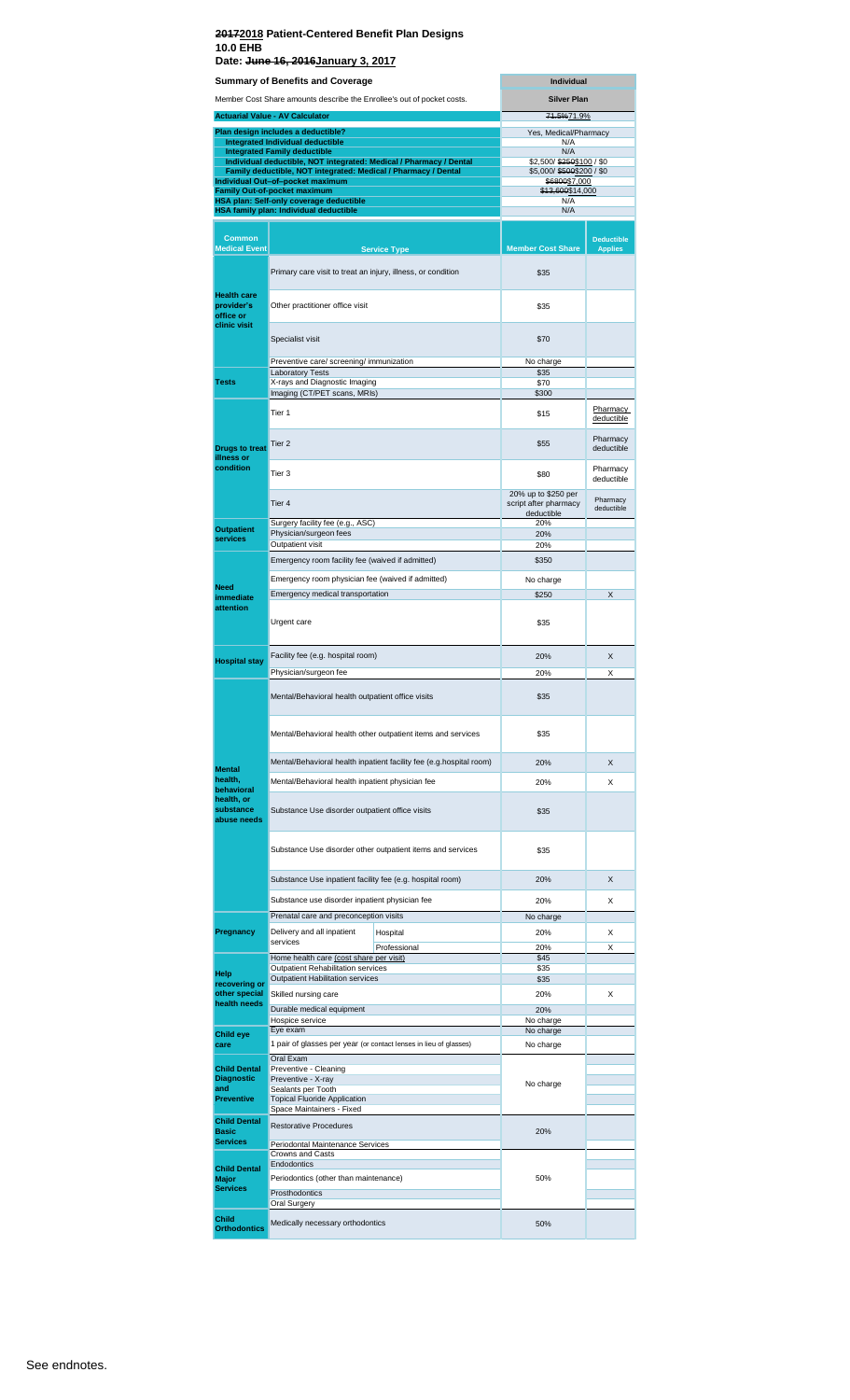**Date: June 16, 2016January 3, 2017**

| <b>Summary of Benefits and Coverage</b>              |                                                                                | <b>CCSB</b><br><b>CCSB</b>                                          |                                                            |                                     |                                                            |                                     |  |
|------------------------------------------------------|--------------------------------------------------------------------------------|---------------------------------------------------------------------|------------------------------------------------------------|-------------------------------------|------------------------------------------------------------|-------------------------------------|--|
|                                                      | Member Cost Share amounts describe the Enrollee's out of pocket costs.         |                                                                     | <b>Silver</b><br><b>Coinsurance Plan</b>                   |                                     | <b>Silver</b><br><b>Copay Plan</b>                         |                                     |  |
|                                                      | <b>Actuarial Value - AV Calculator</b>                                         |                                                                     | 71.6%71.8%                                                 |                                     |                                                            | 71.3%71.4%                          |  |
|                                                      | Plan design includes a deductible?                                             |                                                                     | Yes, Medical/Pharmacy                                      |                                     | Yes, Medical/Pharmacy                                      |                                     |  |
|                                                      | <b>Integrated Individual deductible</b><br><b>Integrated Family deductible</b> |                                                                     | N/A<br>N/A                                                 |                                     | N/A<br>N/A                                                 |                                     |  |
|                                                      | Family deductible, NOT integrated: Medical / Pharmacy / Dental                 | Individual deductible, NOT integrated: Medical / Pharmacy / Dental  | \$2,000/\$250\$100 / \$0<br>\$4,000 / \$500\$200 / \$0     |                                     | \$2,000/\$250\$100 / \$0<br>\$4,000 / \$500\$200 / \$0     |                                     |  |
|                                                      | Individual Out-of-pocket maximum                                               |                                                                     | \$6,800                                                    |                                     | \$6,800                                                    |                                     |  |
|                                                      | <b>Family Out-of-pocket maximum</b><br>HSA plan: Self-only coverage deductible |                                                                     | \$13,600<br>N/A                                            |                                     | \$13,600<br>N/A                                            |                                     |  |
|                                                      | HSA family plan: Individual deductible                                         |                                                                     | N/A                                                        |                                     | N/A                                                        |                                     |  |
| <b>Common</b><br><b>Medical Event</b>                |                                                                                | <b>Service Type</b>                                                 | <b>Member Cost Share</b>                                   | <b>Deductible</b><br><b>Applies</b> | <b>Member Cost Share</b>                                   | <b>Deductible</b><br><b>Applies</b> |  |
|                                                      | Primary care visit to treat an injury, illness, or condition                   |                                                                     | \$45                                                       |                                     | \$45                                                       |                                     |  |
| <b>Health care</b><br>provider's<br>office or        | Other practitioner office visit                                                |                                                                     | \$45                                                       |                                     | \$45                                                       |                                     |  |
| clinic visit                                         | Specialist visit                                                               |                                                                     | \$75                                                       |                                     | \$75                                                       |                                     |  |
|                                                      | Preventive care/ screening/ immunization                                       |                                                                     | No charge                                                  |                                     | No charge                                                  |                                     |  |
| <b>Tests</b>                                         | <b>Laboratory Tests</b><br>X-rays and Diagnostic Imaging                       |                                                                     | \$40<br>\$70                                               |                                     | \$40<br>\$70                                               |                                     |  |
|                                                      | Imaging (CT/PET scans, MRIs)                                                   |                                                                     | 20%                                                        |                                     | \$300                                                      |                                     |  |
|                                                      | Tier <sub>1</sub>                                                              |                                                                     | \$15                                                       | Pharmacy<br>deductible              | \$15                                                       | Pharmacy<br>deductible              |  |
| <b>Drugs to treat</b><br>illness or                  | Tier 2                                                                         |                                                                     | \$55                                                       | Pharmacy<br>deductible              | \$55                                                       | Pharmacy<br>deductible              |  |
| condition                                            | Tier 3                                                                         |                                                                     | \$85                                                       | Pharmacy<br>deductible              | \$85                                                       | Pharmacy<br>deductible              |  |
|                                                      | Tier 4                                                                         |                                                                     | 20% up to \$250 per<br>script after pharmacy<br>deductible | Pharmacy<br>deductible              | 20% up to \$250 per<br>script after pharmacy<br>deductible | Pharmacy<br>deductible              |  |
| <b>Outpatient</b>                                    | Surgery facility fee (e.g., ASC)<br>Physician/surgeon fees                     |                                                                     | 20%<br>20%                                                 |                                     | 20%<br>20%                                                 |                                     |  |
| services                                             | Outpatient visit                                                               |                                                                     | 20%                                                        |                                     | 20%                                                        |                                     |  |
|                                                      | Emergency room facility fee (waived if admitted)                               |                                                                     | \$350                                                      |                                     | \$350                                                      |                                     |  |
|                                                      | Emergency room physician fee (waived if admitted)                              |                                                                     | No charge                                                  |                                     | No charge                                                  |                                     |  |
| <b>Need</b><br>immediate                             | Emergency medical transportation                                               |                                                                     | \$250                                                      | X                                   | \$250                                                      | X                                   |  |
| attention                                            | Urgent care                                                                    |                                                                     | \$45                                                       |                                     | \$45                                                       |                                     |  |
|                                                      | Facility fee (e.g. hospital room)                                              |                                                                     | 20%                                                        | X                                   | 20%                                                        | X                                   |  |
| <b>Hospital stay</b>                                 | Physician/surgeon fee                                                          |                                                                     | 20%                                                        | X                                   | 20%                                                        | X                                   |  |
|                                                      | Mental/Behavioral health outpatient office visits                              |                                                                     | \$45                                                       |                                     | \$45                                                       |                                     |  |
|                                                      | Mental/Behavioral health other outpatient items and services                   | \$45                                                                |                                                            | \$45                                |                                                            |                                     |  |
|                                                      |                                                                                | Mental/Behavioral health inpatient facility fee (e.g.hospital room) | 20%                                                        | X                                   | 20%                                                        | X                                   |  |
| <b>Mental</b><br>health,                             | Mental/Behavioral health inpatient physician fee                               |                                                                     | 20%                                                        | X                                   | 20%                                                        | X                                   |  |
| behavioral<br>health, or<br>substance<br>abuse needs | Substance Use disorder outpatient office visits                                |                                                                     | \$45                                                       |                                     | \$45                                                       |                                     |  |
|                                                      |                                                                                | Substance Use disorder other outpatient items and services          | \$45                                                       |                                     | \$45                                                       |                                     |  |
|                                                      | Substance Use inpatient facility fee (e.g. hospital room)                      |                                                                     | 20%                                                        | $\times$                            | 20%                                                        | X                                   |  |
|                                                      | Substance use disorder inpatient physician fee                                 |                                                                     | 20%                                                        | Х                                   | 20%                                                        | X                                   |  |
|                                                      | Prenatal care and preconception visits                                         |                                                                     | No charge                                                  |                                     | No charge                                                  |                                     |  |
| Pregnancy                                            | Delivery and all inpatient<br>services                                         | Hospital                                                            | 20%                                                        | X                                   | 20%                                                        | X                                   |  |
|                                                      | Home health care (cost share per visit)                                        | Professional                                                        | 20%<br>20%                                                 | X                                   | 20%<br>\$45                                                | Χ                                   |  |
| Help                                                 | Outpatient Rehabilitation services                                             |                                                                     | \$45                                                       |                                     | \$45                                                       |                                     |  |
| recovering or                                        | <b>Outpatient Habilitation services</b>                                        |                                                                     | \$45                                                       |                                     | \$45                                                       |                                     |  |
| other special<br>health needs                        | Skilled nursing care                                                           |                                                                     | 20%                                                        | Х                                   | 20%                                                        | X                                   |  |
|                                                      | Durable medical equipment<br>Hospice service                                   |                                                                     | 20%<br>No charge                                           |                                     | 20%<br>No charge                                           |                                     |  |
| <b>Child eye</b>                                     | Eye exam                                                                       |                                                                     | No charge                                                  |                                     | No charge                                                  |                                     |  |
| care                                                 |                                                                                | 1 pair of glasses per year (or contact lenses in lieu of glasses)   | No charge                                                  |                                     | No charge                                                  |                                     |  |
| <b>Child Dental</b>                                  | Oral Exam<br>Preventive - Cleaning                                             |                                                                     |                                                            |                                     |                                                            |                                     |  |
| <b>Diagnostic</b><br>and                             | Preventive - X-ray                                                             |                                                                     | No charge                                                  |                                     | No charge                                                  |                                     |  |
| <b>Preventive</b>                                    | Sealants per Tooth<br><b>Topical Fluoride Application</b>                      |                                                                     |                                                            |                                     |                                                            |                                     |  |
| <b>Child Dental</b>                                  | Space Maintainers - Fixed                                                      |                                                                     |                                                            |                                     |                                                            |                                     |  |
| <b>Basic</b>                                         | <b>Restorative Procedures</b>                                                  |                                                                     | 20%                                                        |                                     | See 2017 Dental<br>Copay Schedule                          |                                     |  |
| <b>Services</b>                                      | Periodontal Maintenance Services<br><b>Crowns and Casts</b>                    |                                                                     |                                                            |                                     |                                                            |                                     |  |
| <b>Child Dental</b>                                  | Endodontics                                                                    |                                                                     |                                                            |                                     |                                                            |                                     |  |
| <b>Major</b>                                         | Periodontics (other than maintenance)                                          |                                                                     | 50%                                                        |                                     | See 2017 Dental<br>Copay Schedule                          |                                     |  |
| <b>Services</b>                                      | Prosthodontics                                                                 |                                                                     |                                                            |                                     |                                                            |                                     |  |
| <b>Child</b>                                         | Oral Surgery                                                                   |                                                                     |                                                            |                                     |                                                            |                                     |  |
| <b>Orthodontics</b>                                  | Medically necessary orthodontics                                               |                                                                     | 50%                                                        |                                     | \$1,000                                                    |                                     |  |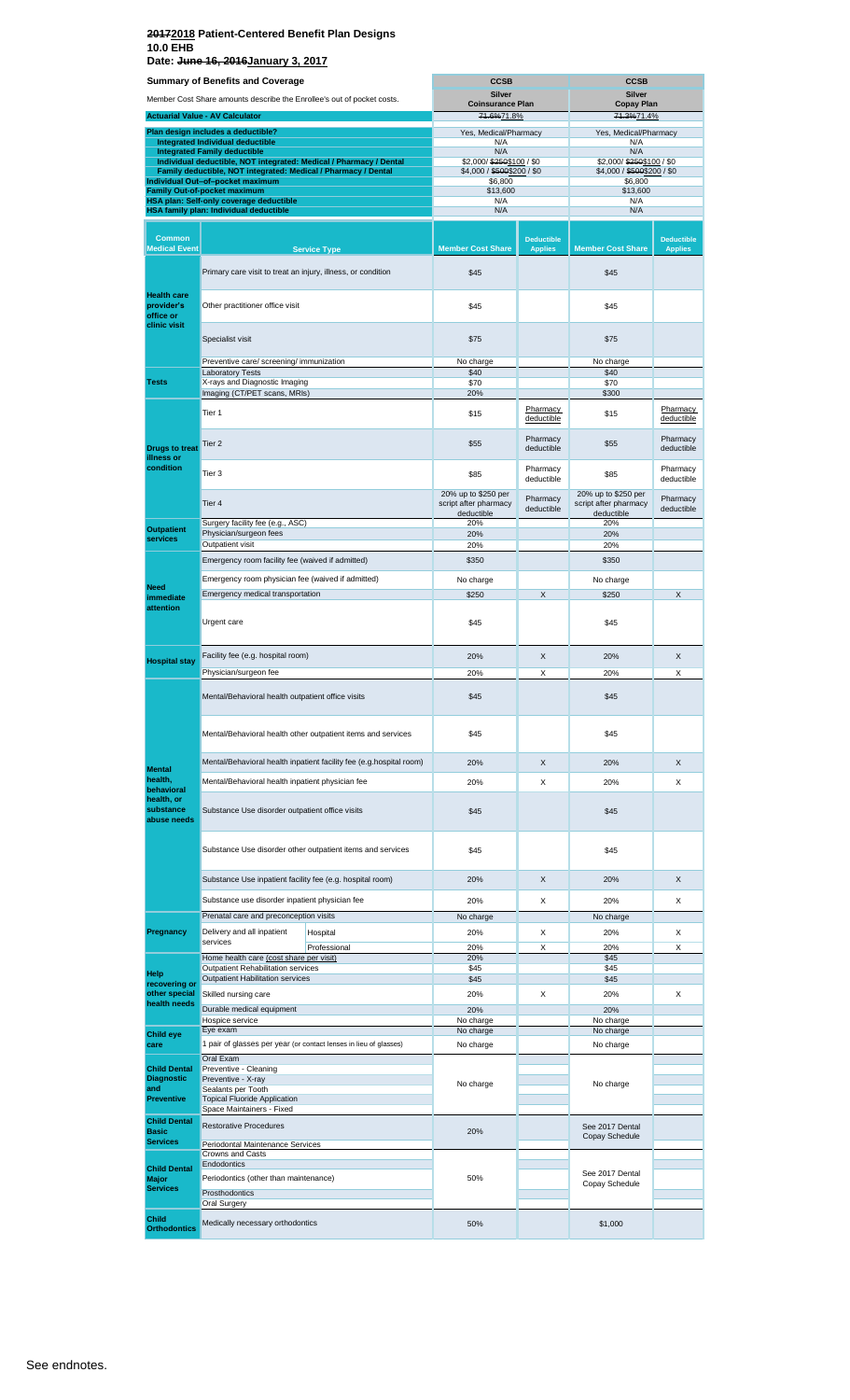**Date: June 16, 2016January 3, 2017**

|                                               | <b>Summary of Benefits and Coverage</b>                                                                   | <b>CCSB</b>  |                               |                           |  |  |
|-----------------------------------------------|-----------------------------------------------------------------------------------------------------------|--------------|-------------------------------|---------------------------|--|--|
|                                               | Member Cost Share amounts describe the Enrollee's out of pocket costs.                                    |              | Silver<br><b>HDHP Plan</b>    |                           |  |  |
|                                               | <b>Actuarial Value - AV Calculator</b>                                                                    |              | 71.3%71.7%                    |                           |  |  |
|                                               | Plan design includes a deductible?                                                                        |              | Yes, integrated               |                           |  |  |
|                                               | Integrated Individual deductible                                                                          |              | \$2,000 integrated            |                           |  |  |
|                                               | <b>Integrated Family deductible</b><br>Individual deductible, NOT integrated: Medical / Pharmacy / Dental |              | \$4,000 integrated<br>N/A     |                           |  |  |
|                                               | Family deductible, NOT integrated: Medical / Pharmacy / Dental                                            |              | N/A                           |                           |  |  |
|                                               | Individual Out-of-pocket maximum<br>Family Out-of-pocket maximum                                          |              | \$6,550<br>\$13,100           |                           |  |  |
|                                               | HSA plan: Self-only coverage deductible                                                                   |              | \$2,000                       |                           |  |  |
|                                               | HSA family plan: Individual deductible                                                                    |              | \$2,600                       |                           |  |  |
| <b>Common</b>                                 |                                                                                                           |              |                               |                           |  |  |
| <b>Medical Event</b>                          | <b>Service Type</b>                                                                                       |              | <b>Member Cost Share</b>      | <b>Deductible Applies</b> |  |  |
|                                               |                                                                                                           |              |                               |                           |  |  |
|                                               | Primary care visit to treat an injury, illness, or condition                                              |              | 20%                           | X                         |  |  |
| <b>Health care</b><br>provider's<br>office or | Other practitioner office visit                                                                           |              | 20%                           | X                         |  |  |
| clinic visit                                  | Specialist visit                                                                                          |              | 20%                           | X                         |  |  |
|                                               | Preventive care/ screening/ immunization                                                                  |              | No charge                     |                           |  |  |
| <b>Tests</b>                                  | <b>Laboratory Tests</b><br>X-rays and Diagnostic Imaging                                                  |              | 20%<br>20%                    | X<br>X                    |  |  |
|                                               | Imaging (CT/PET scans, MRIs)                                                                              |              | 20%                           | X                         |  |  |
|                                               | Tier 1                                                                                                    |              | 20% up to \$250 per<br>script | X                         |  |  |
|                                               | Tier <sub>2</sub>                                                                                         |              | 20% up to \$250 per           | X                         |  |  |
| <b>Drugs to treat</b><br>illness or           |                                                                                                           |              | script                        |                           |  |  |
| condition                                     | Tier 3                                                                                                    |              | 20% up to \$250 per<br>script | X                         |  |  |
|                                               | Tier 4                                                                                                    |              | 20% up to \$250 per<br>script | X                         |  |  |
| <b>Outpatient</b>                             | Surgery facility fee (e.g., ASC)                                                                          |              | 20%                           | X                         |  |  |
| services                                      | Physician/surgeon fees<br>Outpatient visit                                                                |              | 20%<br>20%                    | X<br>X                    |  |  |
|                                               | Emergency room facility fee (waived if admitted)                                                          |              | 20%                           | X                         |  |  |
|                                               |                                                                                                           |              |                               |                           |  |  |
| <b>Need</b>                                   | Emergency room physician fee (waived if admitted)                                                         |              | 0%                            | X                         |  |  |
| immediate                                     | Emergency medical transportation                                                                          |              | 20%                           | X                         |  |  |
| attention                                     | Urgent care                                                                                               |              | 20%                           | X                         |  |  |
|                                               | Facility fee (e.g. hospital room)                                                                         |              | 20%                           | X                         |  |  |
| <b>Hospital stay</b>                          | Physician/surgeon fee                                                                                     |              | 20%                           | X                         |  |  |
|                                               | Mental/Behavioral health outpatient office visits                                                         |              | 20%                           | Χ                         |  |  |
|                                               | Mental/Behavioral health other outpatient items and services                                              |              | 20%                           | X                         |  |  |
|                                               |                                                                                                           |              | 20%                           | X                         |  |  |
| <b>Mental</b>                                 | Mental/Behavioral health inpatient facility fee (e.g.hospital room)                                       |              |                               |                           |  |  |
| health,<br>behavioral                         | Mental/Behavioral health inpatient physician fee                                                          |              | 20%                           | X                         |  |  |
| health, or<br>substance<br>abuse needs        | Substance Use disorder outpatient office visits                                                           |              | 20%                           | X                         |  |  |
|                                               | Substance Use disorder other outpatient items and services                                                |              | 20%                           | X                         |  |  |
|                                               | Substance Use inpatient facility fee (e.g. hospital room)                                                 |              | 20%                           | X                         |  |  |
|                                               | Substance use disorder inpatient physician fee                                                            |              | 20%                           | X                         |  |  |
|                                               | Prenatal care and preconception visits                                                                    |              | No charge                     |                           |  |  |
| Pregnancy                                     | Delivery and all inpatient<br>Hospital                                                                    |              | 20%                           | х                         |  |  |
|                                               | services                                                                                                  | Professional | 20%                           | X                         |  |  |
|                                               | Home health care (cost share per visit)                                                                   |              | 20%                           | X                         |  |  |
| Help                                          | Outpatient Rehabilitation services<br>Outpatient Habilitation services                                    |              | 20%<br>20%                    | Х<br>X                    |  |  |
| recovering or<br>other special                | Skilled nursing care                                                                                      |              | 20%                           | Х                         |  |  |
| health needs                                  | Durable medical equipment                                                                                 |              | 20%                           | X                         |  |  |
|                                               | Hospice service                                                                                           |              | 0%                            | X                         |  |  |
| Child eye                                     | Eye exam                                                                                                  |              | No charge                     |                           |  |  |
| care                                          | 1 pair of glasses per year (or contact lenses in lieu of glasses)<br>Oral Exam                            |              | No charge                     |                           |  |  |
| <b>Child Dental</b>                           | Preventive - Cleaning                                                                                     |              |                               |                           |  |  |
| <b>Diagnostic</b><br>and                      | Preventive - X-ray<br>Sealants per Tooth                                                                  |              | No charge                     |                           |  |  |
| <b>Preventive</b>                             | <b>Topical Fluoride Application</b>                                                                       |              |                               |                           |  |  |
| Space Maintainers - Fixed                     |                                                                                                           |              |                               |                           |  |  |
| <b>Child Dental</b><br><b>Basic</b>           | <b>Restorative Procedures</b>                                                                             |              | 20%                           |                           |  |  |
| <b>Services</b>                               | Periodontal Maintenance Services                                                                          |              |                               |                           |  |  |
|                                               | Crowns and Casts                                                                                          |              |                               |                           |  |  |
| <b>Child Dental</b>                           | Endodontics                                                                                               |              | 50%                           |                           |  |  |
| Major<br><b>Services</b>                      | Periodontics (other than maintenance)<br>Prosthodontics                                                   |              |                               |                           |  |  |
|                                               | Oral Surgery                                                                                              |              |                               |                           |  |  |
| <b>Child</b><br><b>Orthodontics</b>           | Medically necessary orthodontics                                                                          |              | 50%                           |                           |  |  |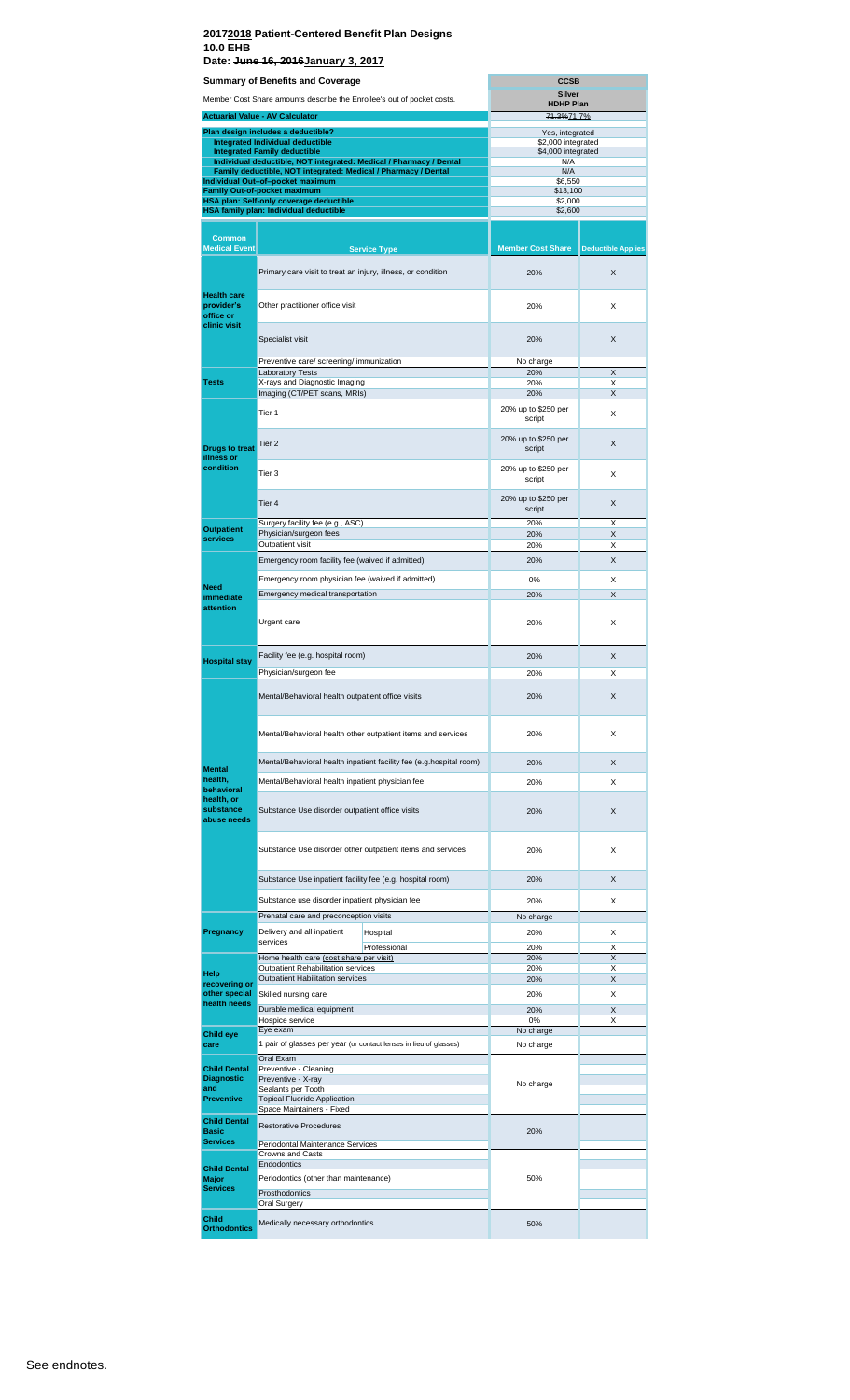**Date: June 16, 2016January 3, 2017**

**Summary of Benefits and Coverage Trange - AV Calculation Common Medical Event** Laboratory Tests Hospital Professional **Child Orthod Plan design includes a deductible? Integrated Individual deductible Hospital stay** Tier 1 **Tests** Tier 2 **Individual deductible, NOT integrated: Medical / Pharmacy / Dental Family deductible, NOT integrated: Medical / Pharmacy / Dental Integrated Family deductible** Surgery facility fee (e.g., ASC) Physician/surgeon fees **Need immediate attention** Emergency room facility fee (waived if admitted) Emergency medical transportation Urgent care **Help recovering or other special health needs** X-rays and Diagnostic Imaging<br>Imaging (CT/PET scans, MRIs) Member Cost Share amounts describe the Enrollee's out of pocket costs. Home health care (cost share per visit) **Individual Out–of–pocket maximum Family Out-of-pocket maximum**  Prenatal care and preconception visits Restorative Procedures **Outpatient Habilitation services Health care provider's office or clinic visit Pregnancy** Medically necessary orthodontics Primary care visit to treat an injury, illness, or condition Specialist visit **Preventive care/ screening/ immunization**<br>Laboratory Tests **Service Type Outpatient Outpatient visit** Outpatient Rehabilitation services **Child Dental Major Services** Crowns and Casts Endodontics Periodontics (other than maintenance) Prosthodontics Oral Surgery Other practitioner office visit Tier 3 Tier 4 Facility fee (e.g. hospital room) Physician/surgeon fee Delivery and all inpatient services Mental/Behavioral health other outpatient items and services Substance Use disorder other outpatient items and services Emergency room physician fee (waived if admitted) **Child eye care Drugs to treat illness or condition** Skilled nursing care Mental/Behavioral health inpatient facility fee (e.g.hospital room) Substance Use inpatient facility fee (e.g. hospital room) **Child Dental Diagnostic and Preventive** Oral Exam Preventive - Cleaning Preventive - X-ray Sealants per Tooth Topical Fluoride Application Space Maintainers - Fixed ge de **Iy plan: Individual de** Durable medical equipment Hospice service<br>Eye exam Mental/Behavioral health inpatient physician fee Substance Use disorder outpatient office visits Substance use disorder inpatient physician fee **Mental health, behavioral lth**, or **substance abuse needs** Mental/Behavioral health outpatient office visits 1 pair of glasses per year (or contact lenses in lieu of glasses) **Child Dental Basic Services** Periodontal Maintenance Services **Member Cost Share Deductible Applies Member Cost Share Deductible Applies \$5** \$10 \$5 \$10 \$8 \$25 No charge **No charge** No charge \$8 \$25 **\$50** \$100  $$3$  \$5 \$10 \$20 Pharmacy **\$20** Pharmacy  $$15$  Pharmacy  $$35$  Pharmacy deductible 10% up to \$150 per script 15% up to \$150 per script after pharmacy deductible Pharmacy deductible 10% 15% 10% 15% 10% 15% \$50 \$100 No charge **No charge** No charge \$30 X \$75 X  $$5$  \$10 10% X 15% X 10% X 15% X  $$5$   $$10$ \$5 \$10 10% X 15% X 10% X 15% X \$5 \$10  $$5$  \$10 10% X 15% X 10% X 15% X No charge No charge 10% X 15% X 10% X 15% X \$3 \$15<br>\$5 \$10<br>\$5 \$10 \$5 \$10  $\frac{$10}{$10}$ 10% X 15% X 10% 15% No charge **No charge** No charge No charge No charge No charge No charge No charge No charge **No charge** No charge 50% 50% 20% 20% N/A N/A \$2,350<u>\$2,450</u><br>\$4,700<u>\$4,900</u> N/A N/A **Silver Plan 150%-200% FPL Silver Plan 100%-150% FPL** N/A N/A<br>N/A N/A N/A \$75 / \$0 / \$0 \$150 / \$0 / \$0  $N/A$ <br> $N/A$ \$650 / \$50 / \$0 \$1,300 / \$100 / \$0 \$2,350\$1,000 \$4,700\$2,000 94.1%93.9% 87.5%87.9% Yes, Medical/Pharmacy Yes, Medical/Pharmacy No charge **No charge** No charge 50% 50%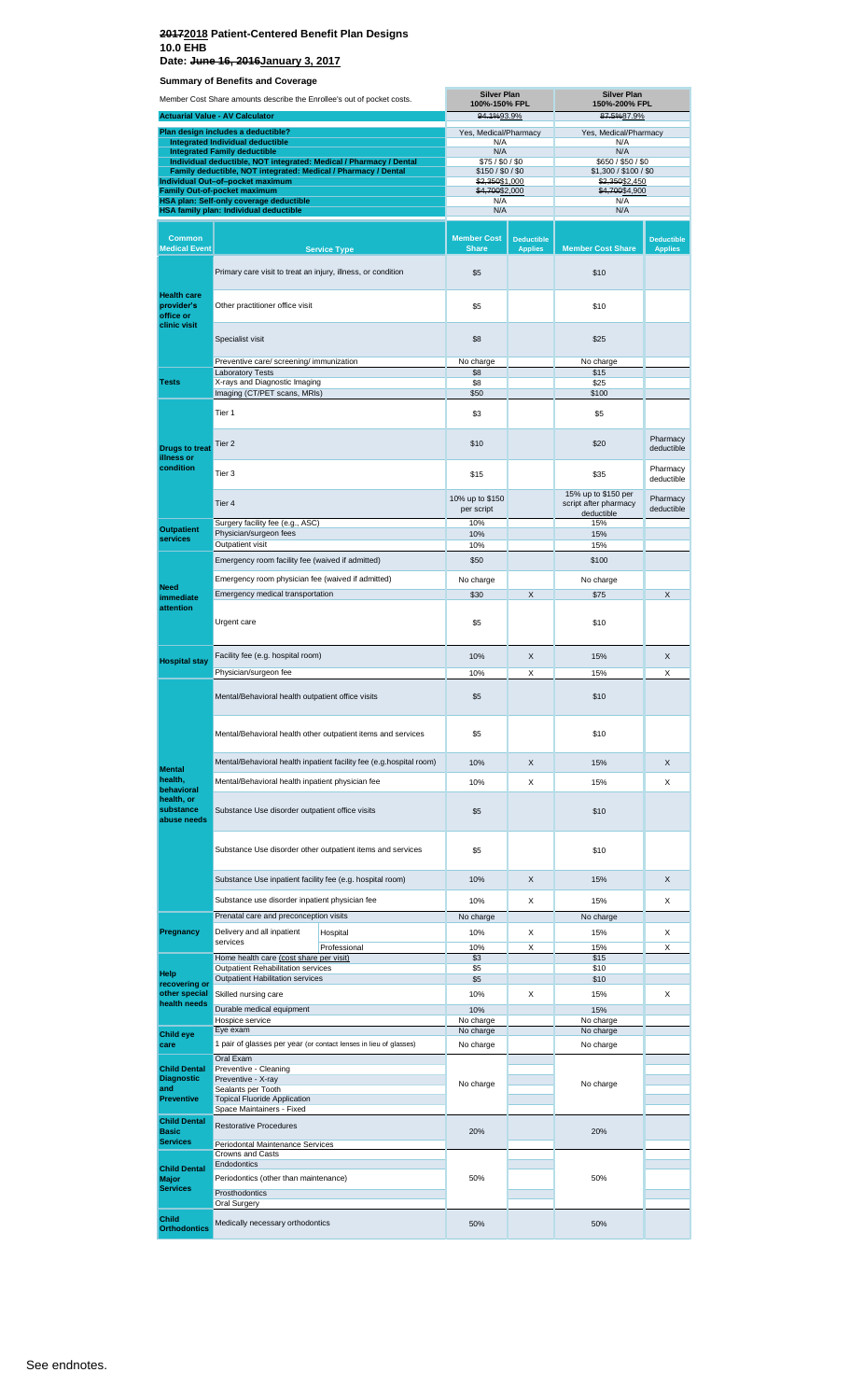#### **20172018 Patient-Centered Benefit Plan Designs 10.0 EHB Date: June 16, 2016January 3, 2017**

|                                                               | Member Cost Share amounts describe the Enrollee's out of pocket costs.                                                               | <b>Silver Plan</b><br>200%-250% FPL                                 |                                                            |                                     |  |  |
|---------------------------------------------------------------|--------------------------------------------------------------------------------------------------------------------------------------|---------------------------------------------------------------------|------------------------------------------------------------|-------------------------------------|--|--|
|                                                               | <b>Actuarial Value - AV Calculator</b>                                                                                               |                                                                     |                                                            | 73.7%73.9%                          |  |  |
|                                                               | Plan design includes a deductible?                                                                                                   |                                                                     | Yes, Medical/Pharmacy                                      |                                     |  |  |
|                                                               | Integrated Individual deductible<br><b>Integrated Family deductible</b>                                                              |                                                                     | N/A<br>N/A                                                 |                                     |  |  |
|                                                               | Individual deductible, NOT integrated: Medical / Pharmacy / Dental<br>Family deductible, NOT integrated: Medical / Pharmacy / Dental |                                                                     | \$2,200 / \$250\$100 / \$0<br>\$4,400 / \$500\$200 / \$0   |                                     |  |  |
|                                                               | Individual Out-of-pocket maximum                                                                                                     |                                                                     | \$5,700\$5,850                                             |                                     |  |  |
|                                                               | <b>Family Out-of-pocket maximum</b><br>HSA plan: Self-only coverage deductible                                                       |                                                                     | \$11,400\$11,700<br>N/A                                    |                                     |  |  |
|                                                               | HSA family plan: Individual deductible                                                                                               |                                                                     | N/A                                                        |                                     |  |  |
|                                                               |                                                                                                                                      |                                                                     |                                                            |                                     |  |  |
| <b>Common</b><br><b>Medical Event</b>                         |                                                                                                                                      | <b>Service Type</b>                                                 | <b>Member Cost Share</b>                                   | <b>Deductible</b><br><b>Applies</b> |  |  |
|                                                               | Primary care visit to treat an injury, illness, or condition                                                                         |                                                                     | \$30                                                       |                                     |  |  |
| <b>Health care</b><br>provider's<br>office or<br>clinic visit | Other practitioner office visit                                                                                                      |                                                                     | \$30                                                       |                                     |  |  |
|                                                               | Specialist visit                                                                                                                     |                                                                     | <del>\$55</del> \$65                                       |                                     |  |  |
|                                                               | Preventive care/ screening/ immunization<br><b>Laboratory Tests</b>                                                                  |                                                                     | No charge<br>\$35                                          |                                     |  |  |
| <b>Tests</b>                                                  | X-rays and Diagnostic Imaging                                                                                                        |                                                                     | \$65\$70                                                   |                                     |  |  |
|                                                               | Imaging (CT/PET scans, MRIs)                                                                                                         |                                                                     | \$300                                                      |                                     |  |  |
|                                                               | Tier 1                                                                                                                               |                                                                     | \$15                                                       | Pharmacy<br>deductible              |  |  |
| <b>Drugs to treat</b><br>illness or                           | Tier 2                                                                                                                               |                                                                     | \$50                                                       | Pharmacy<br>deductible              |  |  |
| condition                                                     | Tier 3                                                                                                                               |                                                                     | \$75                                                       | Pharmacy<br>deductible              |  |  |
|                                                               | Tier 4                                                                                                                               |                                                                     | 20% up to \$250 per<br>script after pharmacy<br>deductible | Pharmacy<br>deductible              |  |  |
| <b>Outpatient</b>                                             | Surgery facility fee (e.g., ASC)<br>Physician/surgeon fees                                                                           |                                                                     | 20%<br>20%                                                 |                                     |  |  |
| <b>services</b>                                               | Outpatient visit                                                                                                                     |                                                                     | 20%                                                        |                                     |  |  |
|                                                               | Emergency room facility fee (waived if admitted)                                                                                     |                                                                     | \$350                                                      |                                     |  |  |
|                                                               | Emergency room physician fee (waived if admitted)                                                                                    |                                                                     | No charge                                                  |                                     |  |  |
| <b>Need</b><br>immediate                                      | Emergency medical transportation                                                                                                     |                                                                     | \$250                                                      | X                                   |  |  |
| attention                                                     | Urgent care                                                                                                                          |                                                                     | \$30                                                       |                                     |  |  |
|                                                               |                                                                                                                                      |                                                                     |                                                            |                                     |  |  |
| <b>Hospital stay</b>                                          | Facility fee (e.g. hospital room)                                                                                                    |                                                                     | 20%                                                        | X                                   |  |  |
|                                                               | Physician/surgeon fee                                                                                                                |                                                                     | 20%                                                        | X                                   |  |  |
|                                                               | Mental/Behavioral health outpatient office visits                                                                                    |                                                                     | \$30                                                       |                                     |  |  |
|                                                               | Mental/Behavioral health other outpatient items and services                                                                         | \$30                                                                |                                                            |                                     |  |  |
| <b>Mental</b>                                                 |                                                                                                                                      | Mental/Behavioral health inpatient facility fee (e.g.hospital room) | 20%                                                        | X                                   |  |  |
| health,                                                       | Mental/Behavioral health inpatient physician fee                                                                                     |                                                                     | 20%                                                        | х                                   |  |  |
| behavioral<br>health, or                                      |                                                                                                                                      |                                                                     |                                                            |                                     |  |  |
| substance<br>abuse needs                                      | Substance Use disorder outpatient office visits                                                                                      | \$30                                                                |                                                            |                                     |  |  |
|                                                               |                                                                                                                                      | Substance Use disorder other outpatient items and services          | \$30                                                       |                                     |  |  |
|                                                               | Substance Use inpatient facility fee (e.g. hospital room)                                                                            |                                                                     | 20%                                                        | X                                   |  |  |
|                                                               | Substance use disorder inpatient physician fee                                                                                       |                                                                     | 20%                                                        | X                                   |  |  |
|                                                               | Prenatal care and preconception visits                                                                                               |                                                                     | No charge                                                  |                                     |  |  |
| Pregnancy                                                     | Delivery and all inpatient                                                                                                           | Hospital                                                            | 20%                                                        | X                                   |  |  |
|                                                               | services                                                                                                                             | Professional                                                        | 20%                                                        | Χ                                   |  |  |
|                                                               | Home health care (cost share per visit)<br>Outpatient Rehabilitation services                                                        |                                                                     | \$40<br>\$30                                               |                                     |  |  |
| Help<br>recovering or                                         | Outpatient Habilitation services                                                                                                     |                                                                     | \$30                                                       |                                     |  |  |
| other special                                                 | Skilled nursing care                                                                                                                 |                                                                     | 20%                                                        | X                                   |  |  |
| health needs                                                  | Durable medical equipment                                                                                                            |                                                                     | 20%                                                        |                                     |  |  |
|                                                               | Hospice service<br>Eye exam                                                                                                          |                                                                     | No charge<br>No charge                                     |                                     |  |  |
| <b>Child eye</b><br>care                                      |                                                                                                                                      | 1 pair of glasses per year (or contact lenses in lieu of glasses)   | No charge                                                  |                                     |  |  |
|                                                               | Oral Exam                                                                                                                            |                                                                     |                                                            |                                     |  |  |
| <b>Child Dental</b><br><b>Diagnostic</b>                      | Preventive - Cleaning<br>Preventive - X-ray                                                                                          |                                                                     |                                                            |                                     |  |  |
| and                                                           | Sealants per Tooth                                                                                                                   |                                                                     | No charge                                                  |                                     |  |  |
| <b>Preventive</b>                                             | <b>Topical Fluoride Application</b><br>Space Maintainers - Fixed                                                                     |                                                                     |                                                            |                                     |  |  |
| <b>Child Dental</b><br><b>Basic</b>                           | <b>Restorative Procedures</b>                                                                                                        |                                                                     | 20%                                                        |                                     |  |  |
| <b>Services</b>                                               | Periodontal Maintenance Services<br>Crowns and Casts                                                                                 |                                                                     |                                                            |                                     |  |  |
| <b>Child Dental</b>                                           | Endodontics                                                                                                                          |                                                                     |                                                            |                                     |  |  |
| <b>Major</b>                                                  | Periodontics (other than maintenance)                                                                                                |                                                                     | 50%                                                        |                                     |  |  |
| <b>Services</b>                                               | Prosthodontics                                                                                                                       |                                                                     |                                                            |                                     |  |  |
|                                                               | Oral Surgery                                                                                                                         |                                                                     |                                                            |                                     |  |  |
| <b>Child</b><br><b>Orthodontics</b>                           | Medically necessary orthodontics                                                                                                     | 50%                                                                 |                                                            |                                     |  |  |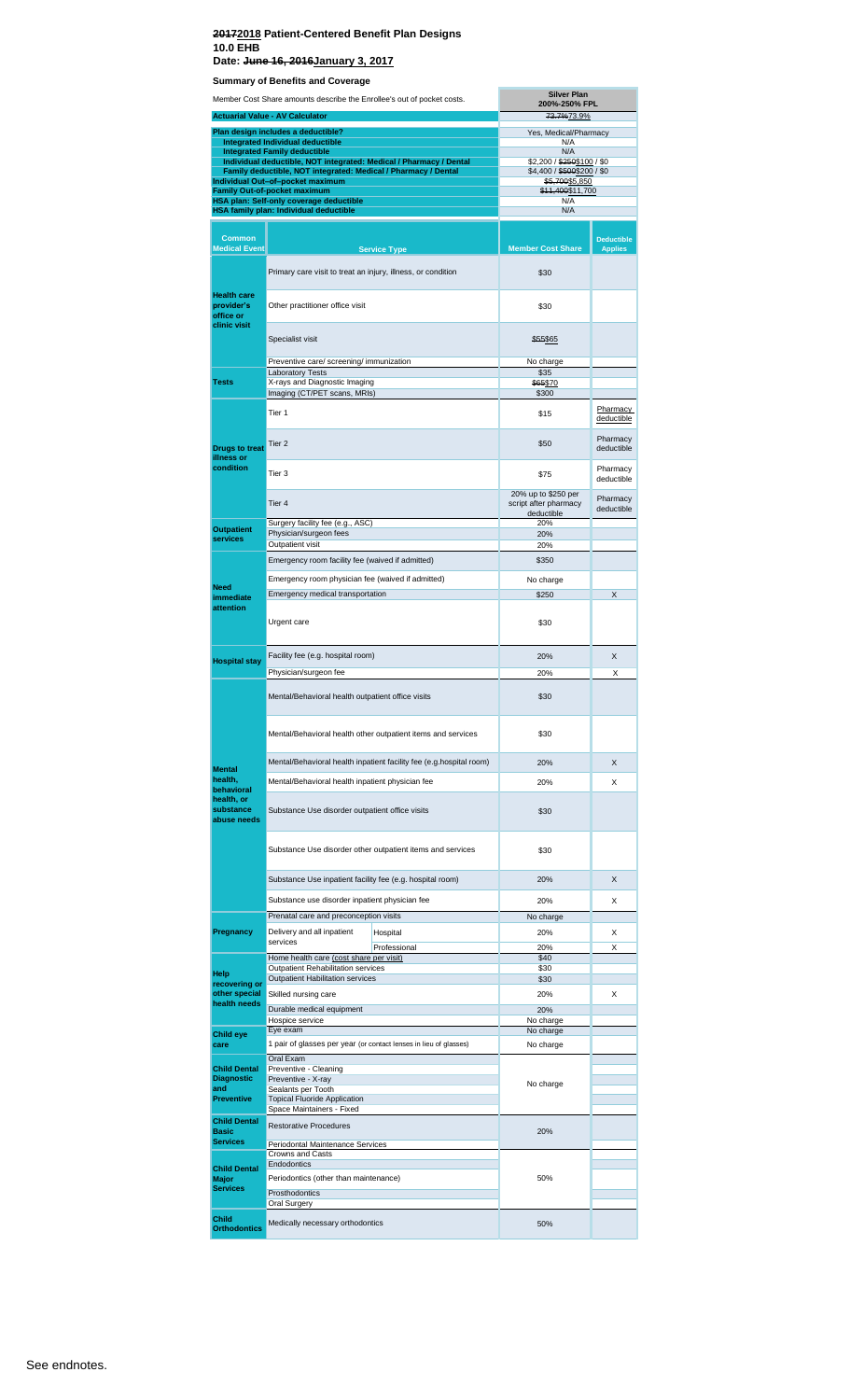**Date: June 16, 2016January 3, 2017**

| Member Cost Share amounts describe the Enrollee's out of pocket costs. |                                                                                                                                      | <b>Bronze Plan</b>                                                  |                                                          | <b>Bronze</b><br><b>HDHP Plan</b>                                                                                                                                                                                                                             |                                       |                                     |
|------------------------------------------------------------------------|--------------------------------------------------------------------------------------------------------------------------------------|---------------------------------------------------------------------|----------------------------------------------------------|---------------------------------------------------------------------------------------------------------------------------------------------------------------------------------------------------------------------------------------------------------------|---------------------------------------|-------------------------------------|
|                                                                        | <b>Actuarial Value - AV Calculator</b>                                                                                               |                                                                     | 61.9%60.8%                                               |                                                                                                                                                                                                                                                               | 62.0%61.4%                            |                                     |
|                                                                        | Plan design includes a deductible?<br>Integrated Individual deductible                                                               |                                                                     | Yes, Medical/Pharmacy<br>N/A                             |                                                                                                                                                                                                                                                               | Yes, integrated<br>\$4,800 integrated |                                     |
|                                                                        | <b>Integrated Family deductible</b>                                                                                                  |                                                                     | N/A                                                      |                                                                                                                                                                                                                                                               | \$9,600 integrated                    |                                     |
|                                                                        | Individual deductible, NOT integrated: Medical / Pharmacy / Dental<br>Family deductible, NOT integrated: Medical / Pharmacy / Dental |                                                                     | \$6,300 / \$500 / \$0<br>\$12,600 / \$1,000 / \$0        |                                                                                                                                                                                                                                                               | N/A<br>N/A                            |                                     |
|                                                                        | Individual Out-of-pocket maximum<br><b>Family Out-of-pocket maximum</b>                                                              |                                                                     | \$6,800\$7,000<br>\$13,600\$14,000                       |                                                                                                                                                                                                                                                               | \$6,550<br>\$13,100                   |                                     |
|                                                                        | HSA plan: Self-only coverage deductible<br>HSA family plan: Individual deductible                                                    |                                                                     | N/A<br>N/A                                               |                                                                                                                                                                                                                                                               | \$4,800<br>\$4,800                    |                                     |
|                                                                        |                                                                                                                                      |                                                                     |                                                          |                                                                                                                                                                                                                                                               |                                       |                                     |
| <b>Common</b><br><b>Medical Event</b>                                  |                                                                                                                                      | <b>Service Type</b>                                                 | <b>Member Cost Share</b>                                 | <b>Deductible</b><br><b>Applies</b>                                                                                                                                                                                                                           | <b>Member Cost</b><br><b>Share</b>    | <b>Deductible</b><br><b>Applies</b> |
|                                                                        | Primary care visit to treat an injury, illness, or condition                                                                         |                                                                     | \$75                                                     | After 1st three<br>non-preventive<br>visits                                                                                                                                                                                                                   | 40%                                   | X                                   |
| <b>Health care</b><br>provider's<br>office or                          | Other practitioner office visit                                                                                                      |                                                                     | \$75                                                     | After 1st three<br>non-preventive<br>visits                                                                                                                                                                                                                   | 40%                                   | X                                   |
| clinic visit                                                           | Specialist visit                                                                                                                     |                                                                     | \$105                                                    | After 1st three<br>non-preventive<br>visits                                                                                                                                                                                                                   | 40%                                   | X                                   |
|                                                                        | Preventive care/ screening/ immunization<br><b>Laboratory Tests</b>                                                                  |                                                                     | No charge<br>\$40                                        |                                                                                                                                                                                                                                                               | No charge                             | X                                   |
| <b>Tests</b>                                                           | X-rays and Diagnostic Imaging                                                                                                        |                                                                     | 100%                                                     | X                                                                                                                                                                                                                                                             | 40%                                   | X                                   |
|                                                                        | Imaging (CT/PET scans, MRIs)                                                                                                         |                                                                     | 100%<br>100% up to \$500 per script                      |                                                                                                                                                                                                                                                               |                                       | X                                   |
|                                                                        | Tier 1                                                                                                                               |                                                                     | after pharmacy deductible                                | Deductible                                                                                                                                                                                                                                                    | per script                            | X                                   |
| <b>Drugs to treat</b><br>illness or                                    | Tier <sub>2</sub>                                                                                                                    |                                                                     | 100% up to \$500 per script<br>after pharmacy deductible | Deductible                                                                                                                                                                                                                                                    | 40% up to \$500<br>per script         | X                                   |
| condition                                                              | Tier 3                                                                                                                               |                                                                     | 100% up to \$500 per script<br>after pharmacy deductible | Deductible                                                                                                                                                                                                                                                    | 40% up to \$500<br>per script         | X                                   |
|                                                                        | Tier <sub>4</sub>                                                                                                                    |                                                                     | 100% up to \$500 per script<br>after pharmacy deductible | Pharmacy<br>Deductible                                                                                                                                                                                                                                        | 40% up to \$500<br>per script         | X                                   |
| <b>Outpatient</b><br>services                                          | Surgery facility fee (e.g., ASC)<br>Physician/surgeon fees                                                                           |                                                                     | 100%<br>100%                                             | X                                                                                                                                                                                                                                                             | 40%                                   | X<br>X                              |
|                                                                        | Outpatient visit                                                                                                                     |                                                                     | 100%                                                     | X                                                                                                                                                                                                                                                             | 40%                                   | X                                   |
|                                                                        | Emergency room facility fee (waived if admitted)                                                                                     |                                                                     | 100%                                                     | X                                                                                                                                                                                                                                                             | 40%                                   | X                                   |
| Need                                                                   | Emergency room physician fee (waived if admitted)                                                                                    |                                                                     | No charge                                                |                                                                                                                                                                                                                                                               | 0%                                    | X                                   |
| immediate                                                              | Emergency medical transportation                                                                                                     |                                                                     | 100%                                                     | X                                                                                                                                                                                                                                                             | 40%                                   | X                                   |
| attention                                                              | Urgent care                                                                                                                          |                                                                     | \$75                                                     | After 1st three<br>non-preventive<br>visits                                                                                                                                                                                                                   | 40%                                   | X                                   |
| <b>Hospital stay</b>                                                   | Facility fee (e.g. hospital room)                                                                                                    |                                                                     | 100%                                                     | X                                                                                                                                                                                                                                                             | 40%                                   | X                                   |
|                                                                        | Physician/surgeon fee<br>Mental/Behavioral health outpatient office visits                                                           |                                                                     | 100%<br>\$75                                             | After 1st three<br>non-preventive                                                                                                                                                                                                                             | 40%                                   | X<br>X                              |
|                                                                        |                                                                                                                                      | Mental/Behavioral health other outpatient items and services        | \$75                                                     | After 1st three-<br>non-preventive-                                                                                                                                                                                                                           | 40%                                   | X                                   |
|                                                                        |                                                                                                                                      | Mental/Behavioral health inpatient facility fee (e.g.hospital room) | 100%                                                     | X                                                                                                                                                                                                                                                             | 40%                                   | X                                   |
| <b>Mental</b><br>health,                                               | Mental/Behavioral health inpatient physician fee                                                                                     |                                                                     | 100%                                                     |                                                                                                                                                                                                                                                               |                                       | X                                   |
| behavioral<br>health, or<br>substance<br>abuse needs                   | Substance Use disorder outpatient office visits                                                                                      |                                                                     | \$75                                                     | After 1st three<br>non-preventive<br>visits                                                                                                                                                                                                                   | 40%                                   | X                                   |
|                                                                        |                                                                                                                                      | Substance Use disorder other outpatient items and services          | \$75                                                     | After 1st three-<br>non-preventive-<br>visitsX                                                                                                                                                                                                                | 40%                                   | X                                   |
|                                                                        | Substance Use inpatient facility fee (e.g. hospital room)                                                                            |                                                                     | 100%                                                     | X                                                                                                                                                                                                                                                             | 40%                                   | X                                   |
|                                                                        | Substance use disorder inpatient physician fee                                                                                       |                                                                     | 100%                                                     | 40%<br>X<br>40%<br>40% up to \$500<br>Pharmacy<br>Pharmacy<br>Pharmacy<br>Χ<br>40%<br>Х<br>40%<br>visits<br>visitsX<br>Χ<br>40%<br>X<br>40%<br>Χ<br>40%<br>Χ<br>40%<br>X<br>40%<br>40%<br>40%<br>Χ<br>40%<br>X<br>40%<br>0%<br>No charge<br>20%<br>50%<br>50% |                                       | X                                   |
|                                                                        | Prenatal care and preconception visits                                                                                               |                                                                     | No charge                                                |                                                                                                                                                                                                                                                               | No charge                             |                                     |
| Pregnancy                                                              | Delivery and all inpatient<br>services                                                                                               | Hospital                                                            | 100%                                                     |                                                                                                                                                                                                                                                               |                                       | X                                   |
|                                                                        | Home health care (cost share per visit)                                                                                              | Professional                                                        | 100%<br>100%                                             |                                                                                                                                                                                                                                                               |                                       | X<br>X                              |
| Help                                                                   | Outpatient Rehabilitation services                                                                                                   |                                                                     | \$75                                                     |                                                                                                                                                                                                                                                               |                                       | Х                                   |
| recovering or<br>other special                                         | Outpatient Habilitation services<br>Skilled nursing care                                                                             |                                                                     | \$75<br>100%                                             |                                                                                                                                                                                                                                                               |                                       | X<br>Х                              |
| health needs                                                           | Durable medical equipment                                                                                                            |                                                                     | 100%                                                     |                                                                                                                                                                                                                                                               |                                       | X                                   |
|                                                                        | Hospice service                                                                                                                      |                                                                     | No charge                                                |                                                                                                                                                                                                                                                               |                                       | X                                   |
| <b>Child eye</b><br>care                                               | Eye exam<br>1 pair of glasses per year (or contact lenses in lieu of glasses)                                                        |                                                                     | No charge<br>No charge                                   |                                                                                                                                                                                                                                                               | No charge                             |                                     |
|                                                                        | Oral Exam                                                                                                                            |                                                                     |                                                          |                                                                                                                                                                                                                                                               |                                       |                                     |
| <b>Child Dental</b><br><b>Diagnostic</b><br>and                        | Preventive - Cleaning<br>Preventive - X-ray<br>Sealants per Tooth                                                                    |                                                                     | No charge                                                |                                                                                                                                                                                                                                                               | No charge                             |                                     |
| Preventive                                                             | <b>Topical Fluoride Application</b>                                                                                                  |                                                                     |                                                          |                                                                                                                                                                                                                                                               |                                       |                                     |
| <b>Child Dental</b>                                                    | Space Maintainers - Fixed<br><b>Restorative Procedures</b>                                                                           |                                                                     |                                                          |                                                                                                                                                                                                                                                               |                                       |                                     |
| <b>Basic</b><br><b>Services</b>                                        | Periodontal Maintenance Services                                                                                                     |                                                                     | 20%                                                      |                                                                                                                                                                                                                                                               |                                       |                                     |
|                                                                        | <b>Crowns and Casts</b><br><b>Endodontics</b>                                                                                        |                                                                     |                                                          |                                                                                                                                                                                                                                                               |                                       |                                     |
| <b>Child Dental</b><br><b>Major</b><br>Services                        | Periodontics (other than maintenance)<br>Prosthodontics                                                                              |                                                                     | 50%                                                      |                                                                                                                                                                                                                                                               |                                       |                                     |
|                                                                        | <b>Oral Surgery</b>                                                                                                                  |                                                                     |                                                          |                                                                                                                                                                                                                                                               |                                       |                                     |
| <b>Child</b><br><b>Orthodontics</b>                                    | Medically necessary orthodontics                                                                                                     |                                                                     | 50%                                                      |                                                                                                                                                                                                                                                               |                                       |                                     |